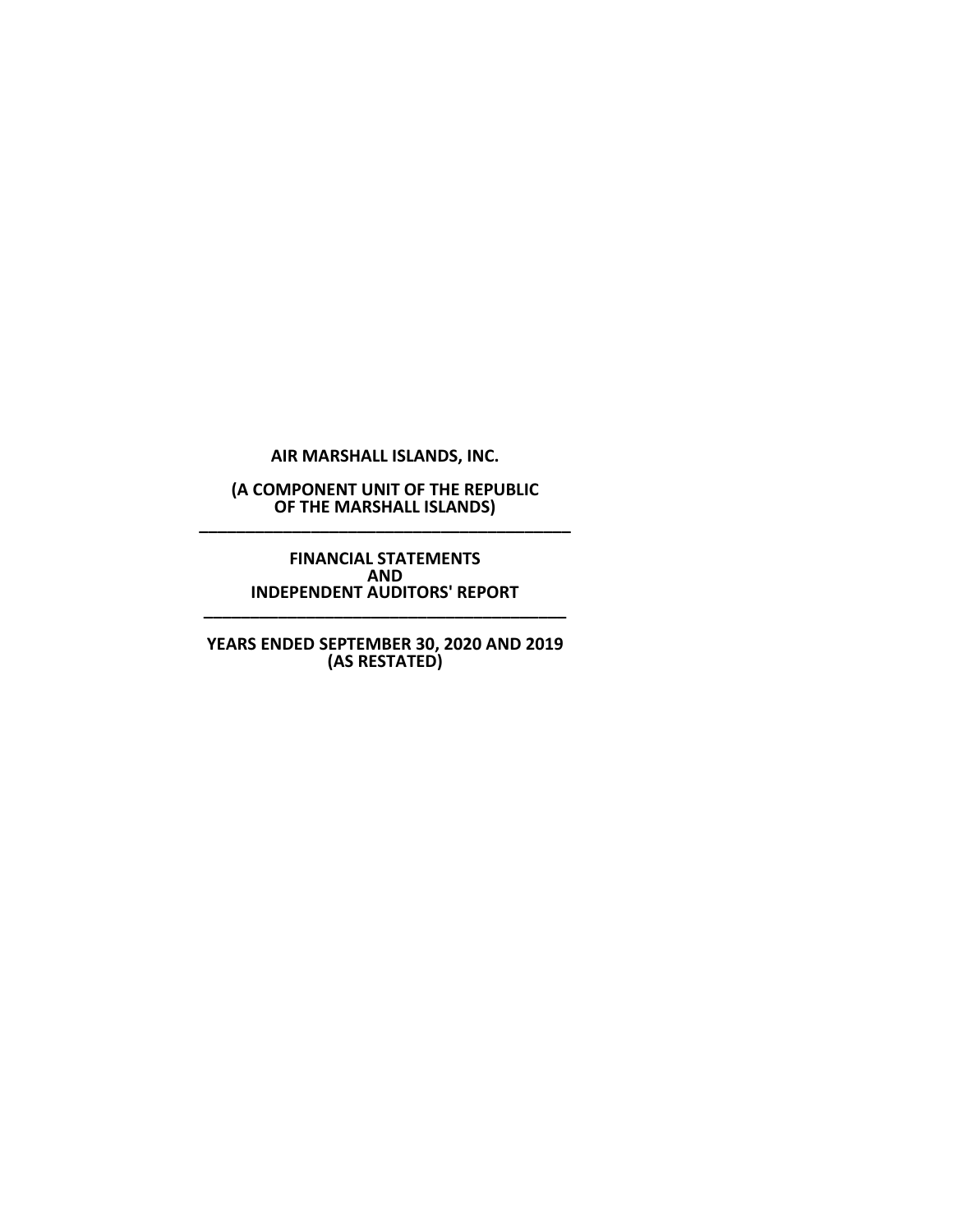Years Ended September 30, 2020 and 2019 Table of Contents

|      |                                                                                                                                                                                            | Page No. |
|------|--------------------------------------------------------------------------------------------------------------------------------------------------------------------------------------------|----------|
| I.   | INDEPENDENT AUDITORS' REPORT                                                                                                                                                               | 1        |
| II.  | <b>MANAGEMENT'S DISCUSSION AND ANALYSIS</b>                                                                                                                                                | 3        |
| III. | <b>FINANCIAL STATEMENTS:</b>                                                                                                                                                               |          |
|      | <b>Statements of Net Position</b>                                                                                                                                                          | 13       |
|      | Statements of Revenues, Expenses and Changes in Net Position                                                                                                                               | 14       |
|      | <b>Statements of Cash Flows</b>                                                                                                                                                            | 15       |
|      | Notes to Financial Statements                                                                                                                                                              | 16       |
| IV.  | INDEPENDENT AUDITORS' REPORT ON COMPLIANCE WITH<br><b>LAWS AND REGULATIONS</b>                                                                                                             |          |
|      | Independent Auditors' Report on Internal Control Over Financial<br>Reporting and on Compliance and Other Matters Based on an<br>Audit of Financial Statements Performed in Accordance With |          |
|      | <b>Government Auditing Standards</b>                                                                                                                                                       | 27       |
|      | Schedule of Findings and Responses                                                                                                                                                         | 29       |
|      | Unresolved Prior Year Findings                                                                                                                                                             | 30       |
|      |                                                                                                                                                                                            |          |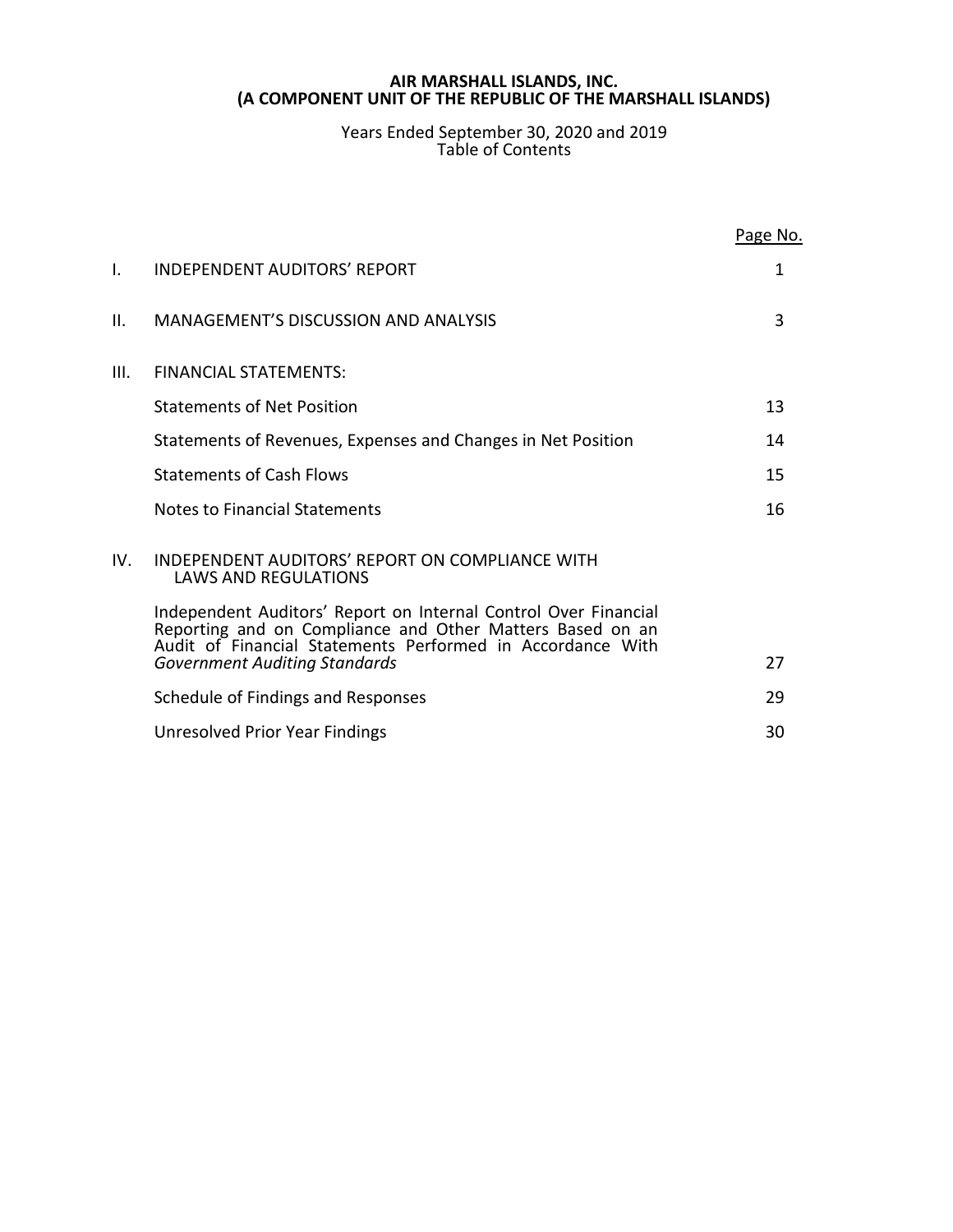# **Deloitte.**

Deloitte & Touche LLP 361 South Marine Corps Drive Tamuning, GU 96913 USA

Tel: +1 (671) 646-3884 Fax: +1 (671) 649-4265

www.deloitte.com

# **INDEPENDENT AUDITORS' REPORT**

Board of Directors Air Marshall Islands, Inc.:

# **Report on the Financial Statements**

We have audited the accompanying financial statements of Air Marshall Islands, Inc. (AMI), a component unit of the Republic of the Marshall Islands, which comprises the statements of net position as of September 30, 2020 and 2019, and the related statements of revenues, expenses and changes in net position and of cash flows for the years then ended, and the related notes to the financial statements.

# *Management's Responsibility for the Financial Statements*

Management is responsible for the preparation and fair presentation of these financial statements in accordance with accounting principles generally accepted in the United States of America; this includes the design, implementation, and maintenance of internal control relevant to the preparation and fair presentation of financial statements that are free from material misstatement, whether due to fraud or error.

#### *Auditors' Responsibility*

Our responsibility is to express an opinion on these financial statements based on our audits. We conducted our audits in accordance with auditing standards generally accepted in the United States of America and the standards applicable to financial audits contained in *Government Auditing Standards*, issued by the Comptroller General of the United States. Those standards require that we plan and perform the audit to obtain reasonable assurance about whether the financial statements are free from material misstatement.

An audit involves performing procedures to obtain audit evidence about the amounts and disclosures in the financial statements. The procedures selected depend on the auditor's judgment, including the assessment of the risks of material misstatement of the financial statements, whether due to fraud or error. In making those risk assessments, the auditor considers internal control relevant to the entity's preparation and fair presentation of the financial statements in order to design audit procedures that are appropriate in the circumstances, but not for the purpose of expressing an opinion on the effectiveness of the entity's internal control. Accordingly, we express no such opinion. An audit also includes evaluating the appropriateness of accounting policies used and the reasonableness of significant accounting estimates made by management, as well as evaluating the overall presentation of the financial statements.

We believe that the audit evidence we have obtained is sufficient and appropriate to provide a basis for our audit opinion.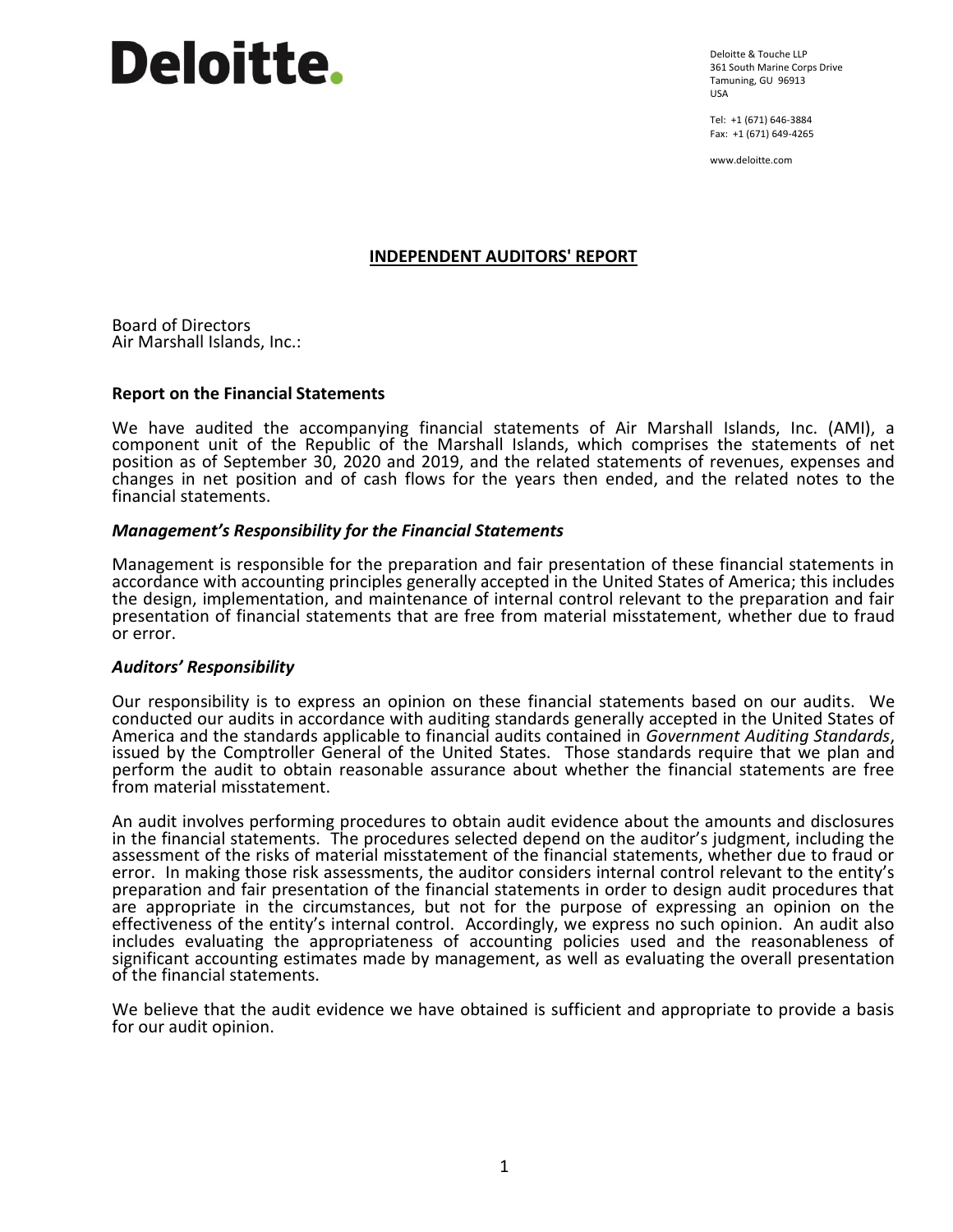# Deloitte.

# *Opinion*

In our opinion, the financial statements referred to above present fairly, in all material respects, the financial position of Air Marshall Islands, Inc. as of September 30, 2020 and 2019, and the results of its operations and its cash flows for the years then ended in accordance with accounting principles generally accepted in the United States of America.

# *Emphasis of Matters*

# *COVID-19*

As discussed in Note 8 to the financial statements, AMI determined that the COVID-19 pandemic may negatively impact its business, results of operations and net position. AMI is unable to reasonably estimate its ultimate financial impact.

# *Change in Accounting Principle*

As discussed in Note 9 to the financial statements, AMI has elected to change its method of accounting for aircraft maintenance and rotable repairs in 2019.

Our opinion is not modified with respect to these matters.

# *Other Matters*

# *Required Supplementary Information*

Accounting principles generally accepted in the United States of America require that the management's discussion and analysis on pages 3 to 12 be presented to supplement the financial statements. Such information, although not a part of the financial statements, is required by the Governmental Accounting Standards Board who considers it to be an essential part of financial reporting for placing the financial statements in an appropriate operational, economic, or historical context. We have applied certain limited procedures to the required supplementary information in accordance with auditing standards generally accepted in the United States of America, which consisted of inquiries of management about the methods of preparing the information and comparing the information for consistency with management's responses to our inquiries, the financial statements, and other knowledge we obtained during our audit of the financial statements. We do not express an opinion or provide any assurance on the information because the limited procedures do not provide us with sufficient evidence to express an opinion or provide any assurance.

# **Other Reporting Required by** *Government Auditing Standards*

In accordance with *Government Auditing Standards*, we have also issued our report dated September 10, 2021, on our consideration of AMI's internal control over financial reporting and on our tests of its compliance with certain provisions of laws, regulations, contracts, and grant agreements and other matters. The purpose of that report is solely to describe the scope of our testing of internal control over financial reporting and compliance and the results of that testing, and not to provide an opinion on the effectiveness of AMI's internal control over financing reporting or on compliance. That report is an integral part of an audit performed in accordance with *Government Auditing Standards* in considering AMI's internal control over financial reporting and compliance.

September 10, 2021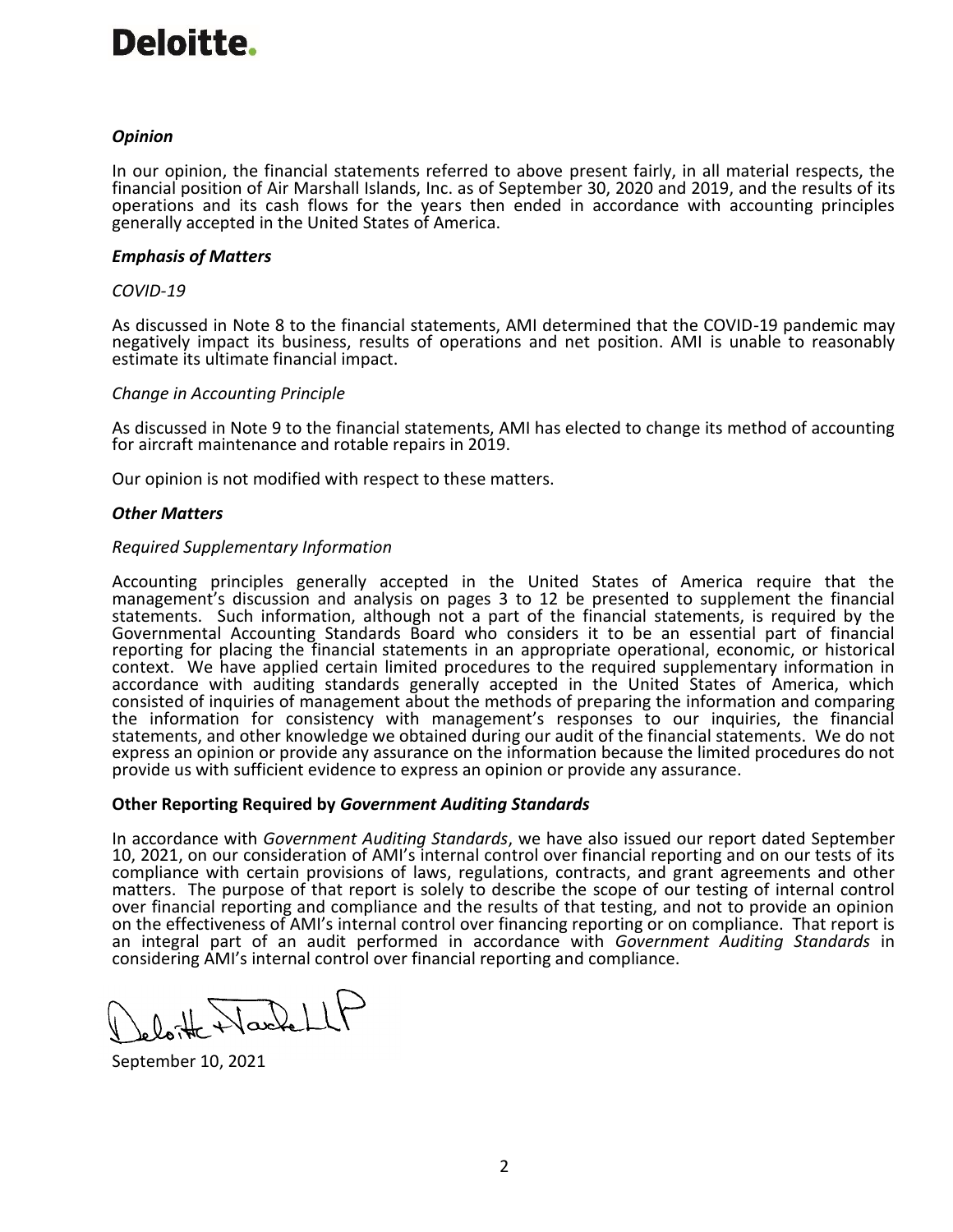#### Management's Discussion and Analysis Years Ended September 30, 2020 and 2019

# **ABOUT AIR MARSHALL ISLANDS**

Air Marshall Islands, Inc. (AMI) is the national airline and flag carrier of the Republic of the Marshall Islands. AMI's market consists of 24 Outer Island communities scattered over almost 700,000 square miles of the Pacific Ocean. The airline fulfills an essential role in the transportation infrastructure for the Nation. AMI currently operates a fleet of two Dornier 228 and one Dash 8 aircraft with a workforce of 72 employees and 24 Outer Island agents.

# **MISSION STATEMENT**

- $\triangleright$  Provide domestic air services that are safe, reliable and commercially viable for the benefit of the travelling public and in support of industries such as tourism, that rely on air service for their success;
- $\triangleright$  Support growth of in-bound travel and export by carrying out activities in support of these objectives, including the provision of commercially viable regional services; and
- $\triangleright$  Provide medical evacuation, humanitarian relief, search and rescue and related services when required.

# **STRATEGY**

- $\triangleright$  Excel in reliability of service domestically;
- $\triangleright$  Contribute to tourism growth flying with AMI part of tourism experience "Selling happiness";
- $\triangleright$  Considerable reduction in accumulated losses that would restrict reliance on government subsidies;
- $\triangleright$  Strong financial base to take on additional mission including providing commercially viable regional service for passenger and cargo; and
- $\triangleright$  Build to be a modern and efficient airline.

#### **KEY ACHIEVEMENTS IN 2020**

- $\triangleright$  Operating loss is reduced by \$212K (or 30% decrease) due to a significant decrease in the fuel price resulting from the COVID-19 global pandemic, decline in the number of flights, and fewer travel expenses during the year.
- ➢ The passenger load percentage increased from 50% in FY19 to 52% in FY20.
- ➢ Charter revenues increased by \$309K, or 35%, due to an increase in Dengue Fever outbreak related medivac flights by the Outer Islands Dispensary System (OIDS), an increase in outer islands chartered flights by the Office of Chief Secretary for COVID-19 preparedness, and repatriation flights to Pohnpei, Kiribati, and Kosrae by the National Disaster Management Office (NDMO).
- ➢ \$274K of interest was forgiven by the Marshall Islands Development Bank (MIDB) upon full settlement of a long outstanding loan.
- $\triangleright$  A long outstanding loan to RMI Ports Authority (RMIPA) was fully settled.
- ➢ Cargo revenues increased by \$145K, or 26%, due to an increase in cargo capacity of aircraft during the Dengue Fever outbreak when RMI Cabinet issued a travel ban restricting outbound passenger travel to the outer islands.
- $\triangleright$  Two Marshallese pilot students who were studying in Fiji completed their training and have arrived back to Majuro in November 2020 and have started flying for AMI.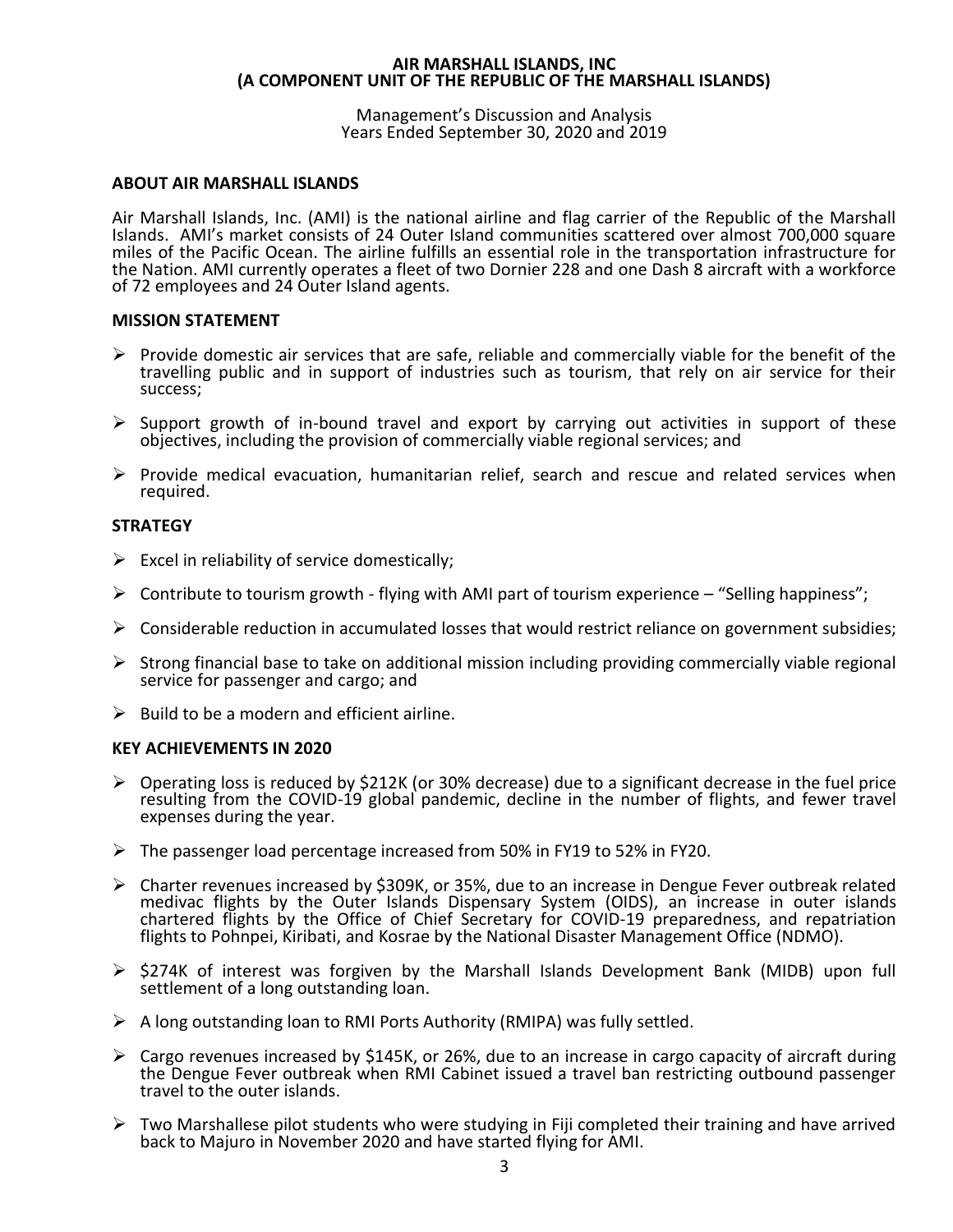Management's Discussion and Analysis Years Ended September 30, 2020 and 2019

# **OVERVIEW**

Presented herewith is AMI's annual Management's Discussion and Analysis (MD&A) of the company's financial performance for the financial year ended  $30<sup>th</sup>$  September 2020, to be read along with our financial statements and the accompanying notes to our financial statements in this report.

#### **FINANCIAL SUMMARY**

For the year ended September 30, 2020, AMI's overall operations resulted in a net surplus of \$612K. The change was primarily due to the RepMar subsidy of \$843K. The total funding was used in capital expenses (investment and repairs/overhaul of aircraft parts) and Community Service Obligations.

The operating loss decreased from \$716K in 2019 to \$505K in 2020. This was the result of the decrease in flight operations expenses (16%), general and administrative expenses (25%), and aircraft and traffic servicing (8%). AMI has invested heavily in parts repairs and overhauls as a business strategy to reduce aircraft on ground (AOG) and increase the reliability of service in the future. The total operating expenses decreased from \$5.62M in 2019 to \$5.51M in 2020.

AMI continues to face operational difficulties and challenges due to AOG of the Dornier and the Dash 8 as a result of poor conditions in the Outer Island airports and the severely corrosive environment that AMI aircraft operate in leading to disruptions of flight schedules.

Net surplus caused total assets to exceed total liabilities by \$7.25M in 2020.

#### **Dengue Fever Outbreak**

A travel advisory was issued on August 6, 2019 in response to the State of Health Emergency declared by the RMI Government because of the Dengue Fever outbreak. The Ministry of Health and Human Services (MoHHS) made a considerable effort to protect the Outer Island communities from the introduction of Dengue, given the limited resources available in their local health centers.

The travel advisory was effective from August 23, 2019 until the end of December 2019, which greatly affected the operations of AMI as passenger revenue dropped by \$263K for the months of October to December 2019.

#### **COVID -19 Pandemic**

The outbreak of the global pandemic affected airlines across the world preventing international passenger travel to curb the spread of the novel coronavirus. As a consequence, AMI's ground handling revenues significantly decreased by 52% compared to last financial year. Moreover, due to the ban of Nauru Airlines regular flights to Majuro, AMI had to charter its own plane to Nauru to bring a Dornier 9207 engine and a Dash 8 Propeller that were urgently needed to get the AOG aircraft back to service.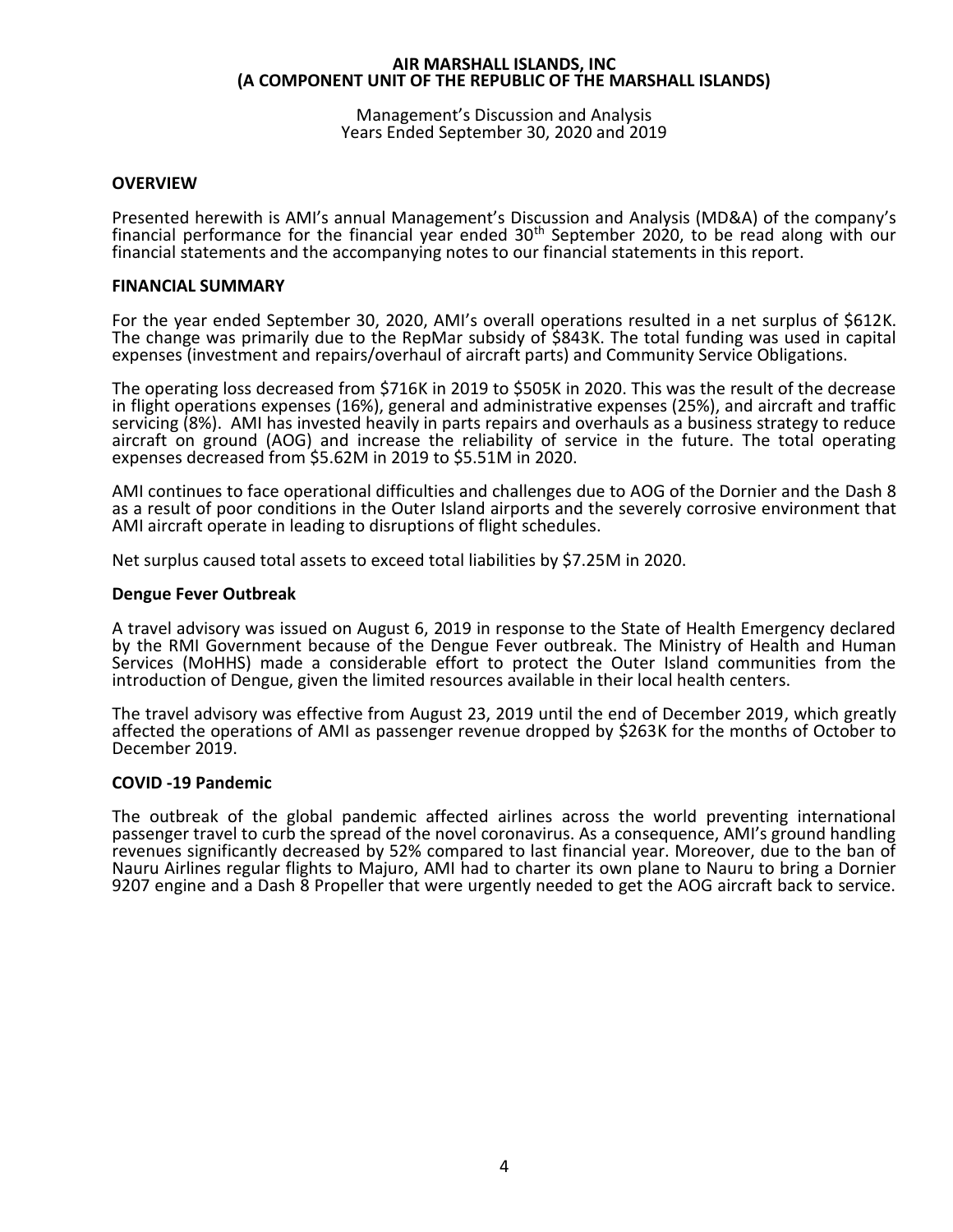#### Management's Discussion and Analysis Years Ended September 30, 2020 and 2019

#### **FINANCIAL ANALYSIS OF AMI**

The Statement of Net Position and the Statement of Revenues, Expenses and Changes in Net Position provide an indication of AMI's financial condition. AMI's net position reflects the difference between assets and liabilities. An increase in net position over time typically indicates an improvement in financial condition. A summary of AMI's Statements of Net Position at September 30, 2020 compared with 2019 and 2018 is presented below:

|                                            |    |             |   | 2019          |   | \$ Change  | % Change   |    | 2018          |
|--------------------------------------------|----|-------------|---|---------------|---|------------|------------|----|---------------|
|                                            |    | 2020        |   | (As Restated) |   | 2020-2019  | 2020-2019  |    | (As Restated) |
| Assets:                                    |    |             |   |               |   |            |            |    |               |
| Current and other assets                   | Ş  | 2,451,817   | S | 1,718,212     | S | 733,605    | 42.7%      | Ş  | 3,404,570     |
| Capital assets                             |    | 9,796,264   |   | 10,084,182    |   | (287, 918) | (2.9)%     |    | 8,308,673     |
| Total assets                               |    | 12,248,081  |   | 11,802,394    |   | 445,687    | 3.8%       |    | 11,713,243    |
| Liabilities:                               |    |             |   |               |   |            |            |    |               |
| Current and other liabilities              |    | 5,002,560   |   | 4,838,785     |   | 163,775    | 3.4%       |    | 4,741,857     |
| Long-term debt                             |    |             |   | 330,216       |   | (330, 216) | (100.0)%   |    | 543,916       |
| <b>Total liabilities</b>                   |    | 5,002,560   |   | 5,169,001     |   | (166,441)  | (3.2)%     |    | 5,285,773     |
| Net position:<br>Net investment in capital |    |             |   |               |   |            |            |    |               |
| assets                                     |    | 9,796,264   |   | 9,783,390     |   | 12,874     | 0.1%       |    | 7,908,302     |
| Unrestricted                               |    | (2,550,743) |   | (3,149,997)   |   | 599,254    | $(19.0)\%$ |    | (1,480,832)   |
| Total net position                         | \$ | 7,245,521   |   | 6,633,393     | S | 612,128    | 9.2%       | \$ | 6,427,470     |

#### **Summary Statements of Net Position** As of September 30

The trend in total net position indicates that the Company is moving in the right direction as its accumulated losses are decreasing and assets are greater than liabilities. This has been made possible by continued government support, decrease in aircraft downtime, and increase in reliability of service which has led to an increase in passenger numbers. The trend in passenger numbers from 2017 to 2020, indicates an improvement in the delivery of essential public services to the Marshallese people and communities residing in the Outer Islands.

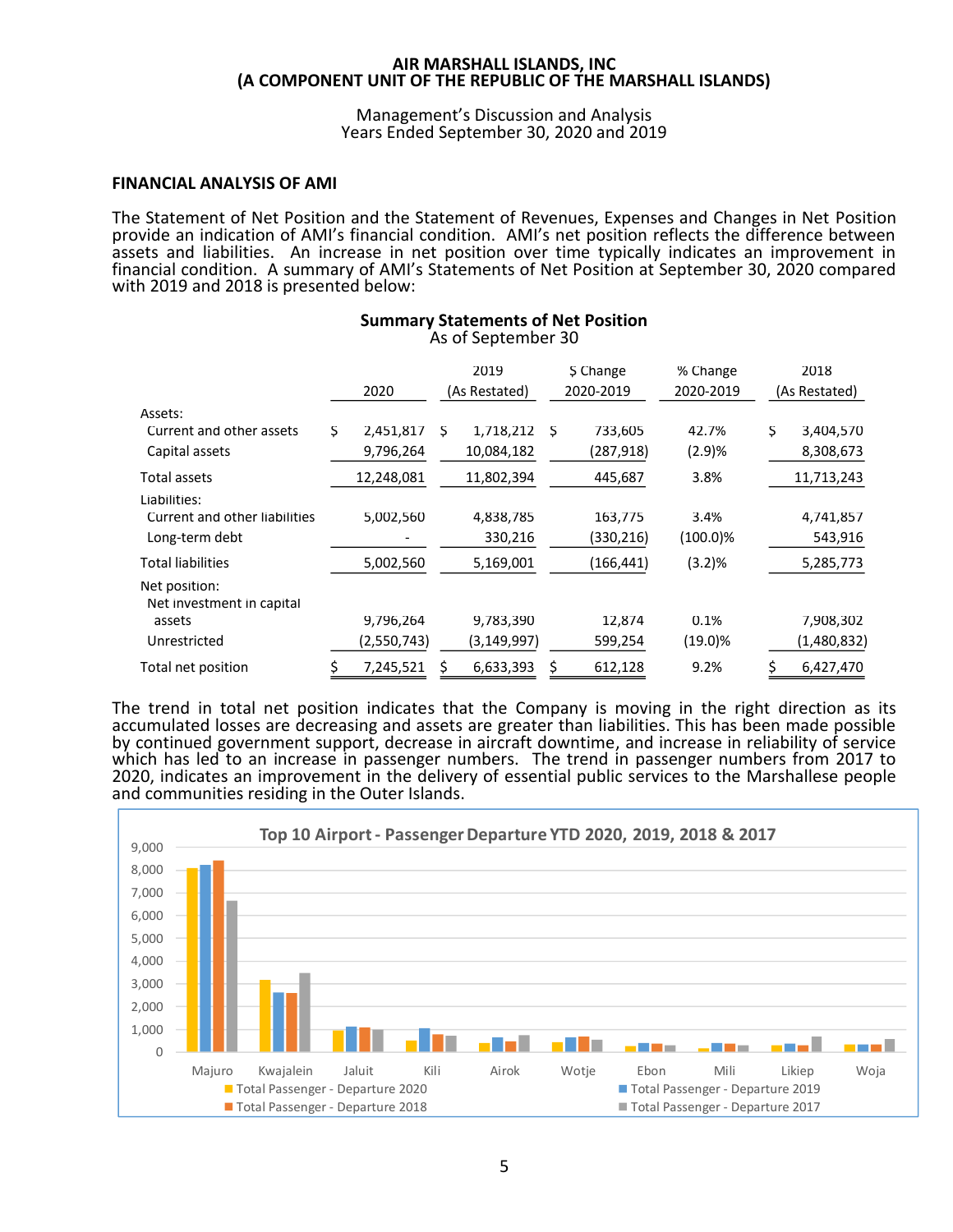Management's Discussion and Analysis Years Ended September 30, 2020 and 2019

A summary of AMI's Statements of Revenues, Expenses and Changes in Net Position for the year ended September 30, 2020 compared with 2019 and 2018 is presented below:

# **Summary Statements of Revenues, Expenses and Changes in Net Position** Years Ended September 30

|                        |   |            |   | 2019          |     | \$ Change | % Change    |   | 2018          |
|------------------------|---|------------|---|---------------|-----|-----------|-------------|---|---------------|
|                        |   | 2020       |   | (As Restated) |     | 2020-2019 | 2020-2019   |   | (As Restated) |
| Operating:             |   |            |   |               |     |           |             |   |               |
| Operating revenues     | S | 5,010,519  | S | 4,905,222     | - S | 105,297   | 2.1%        | S | 4,355,702     |
| Operating expenses     |   | 5,515,106  |   | 5,621,685     |     | (106,579) | (1.9)%      |   | 5,073,336     |
| Operating loss         |   | (504, 587) |   | (716,463)     |     | 211,876   | $(29.6)\%$  |   | (717,634)     |
| Nonoperating:          |   |            |   |               |     |           |             |   |               |
| Nonoperating revenues  |   | 1,116,715  |   | 942,400       |     | 174,315   | 18.5%       |   | 1,415,106     |
| Nonoperating expenses  |   |            |   | 20,014        |     | (20,014)  | $(100.0)\%$ |   | 91,083        |
|                        |   | 1,116,715  |   | 922,386       |     | 194,329   | 21.1%       |   | 1,324,023     |
| Change in net position |   | 612,128    |   | 205,923       | Ś.  | 406,205   | 197.3%      |   | 606,389       |

The above identifies the various revenue and expense items that contributed to AMI's change in net position. The change in net position is the snapshot of the Company's financial situation in those years. Therefore, if it goes up the situation is good and vice-versa.

Management's Discussion and Analysis for the year ended September 30, 2019 is set forth in AMI's report on the audit of financial statements, which is dated June 2, 2020. That Management Discussion and Analysis explains the major factors impacting the 2019 financial statements and may be obtained from the contact information below.

The below graph shows the operating loss of AMI from 2016 through to 2020.

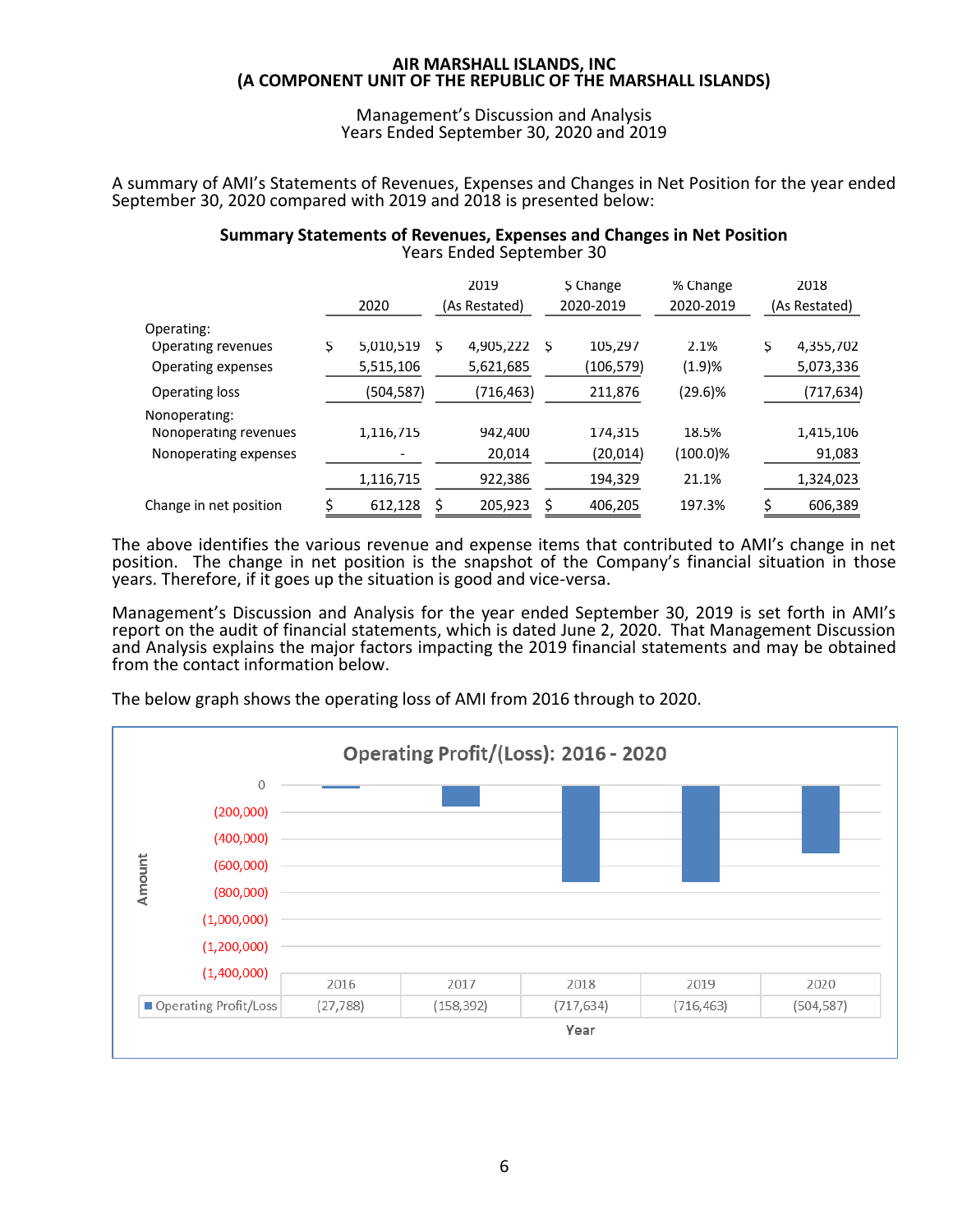Management's Discussion and Analysis Years Ended September 30, 2020 and 2019



The graph below shows the main components of AMI's operating revenues from 2016 through to 2020.

AMI's total operating revenues as indicated above have generally been on an upward trend, with revenues from passengers, or from selling of air-tickets, as the largest source. It continued to rise since 2016 due to increase in passenger travel.

Charter revenue is the second largest and it increased in 2020 by 35% when compared to 2019 due to an increase in Dengue Fever outbreak related medivac flights, and charters for COVID-19 preparedness and repatriation flights. Cargo revenues increased by 26% as a result of an increase in cargo capacity of aircraft during the Dengue Fever outbreak when the RMI Cabinet issued a travel ban restricting outbound passenger travel to the outer islands.



The above pie chart shows the distribution of each operating revenue source as a percentage of total operating revenues in which passengers are at 51%, charter at 24%, cargo/freight at 14%, others at 7%, and Nauru Airlines (ground handling) at 4%.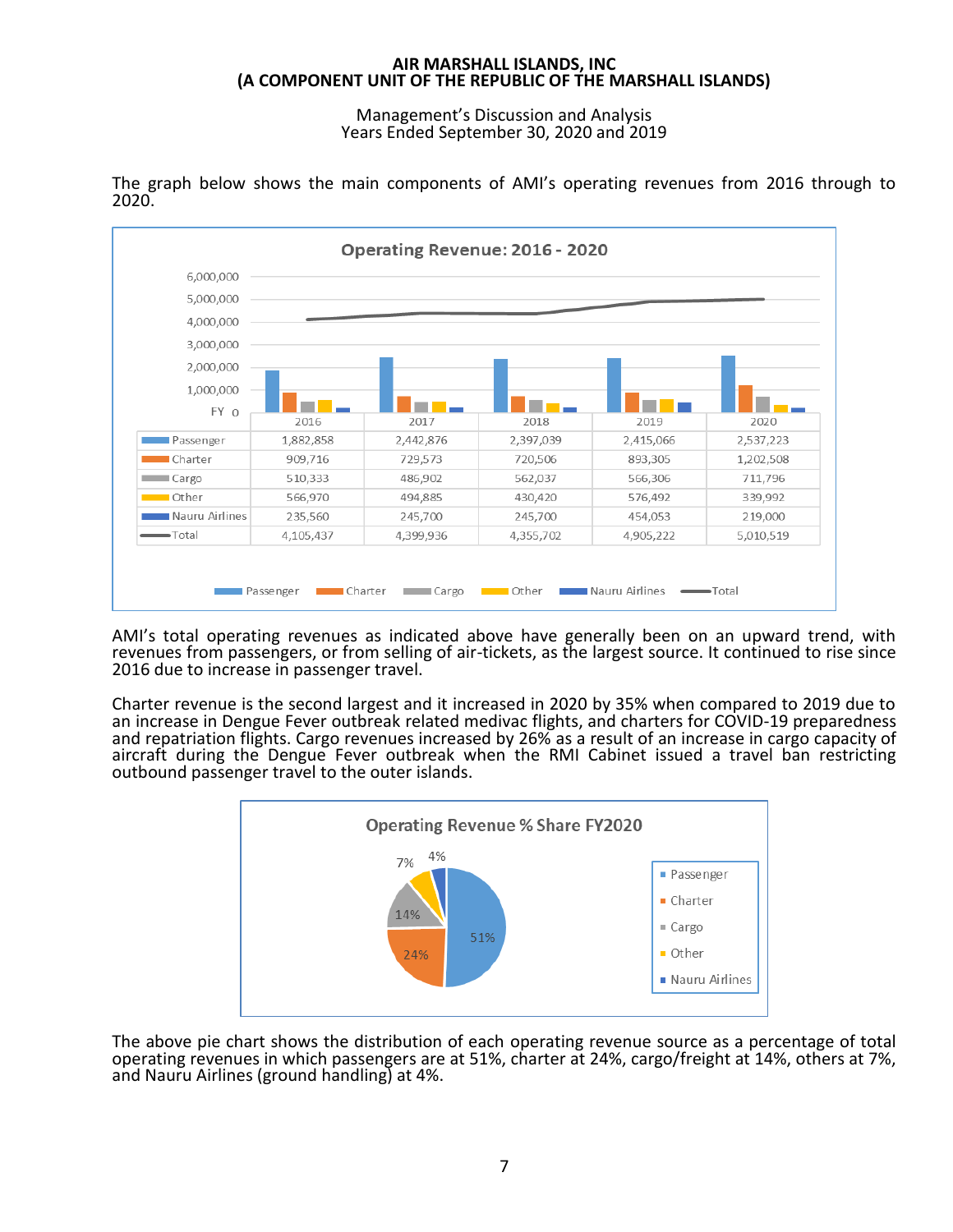Management's Discussion and Analysis Years Ended September 30, 2020 and 2019



The above diagram shows AMI's individual operating expenses with depreciation and amortization being the largest expense followed by flight operations, maintenance, general and administration, traffic and cargo and sales and promotion during the 2020 period.



The above pie chart shows the composition of AMI's total operating expenses in 2020, indicating depreciation and amortization with the largest share of 33%, followed by flight operation of 25%, maintenance of 20%, general administration of 10%, traffic and cargo servicing of 7%, and sales and promotion of 4%.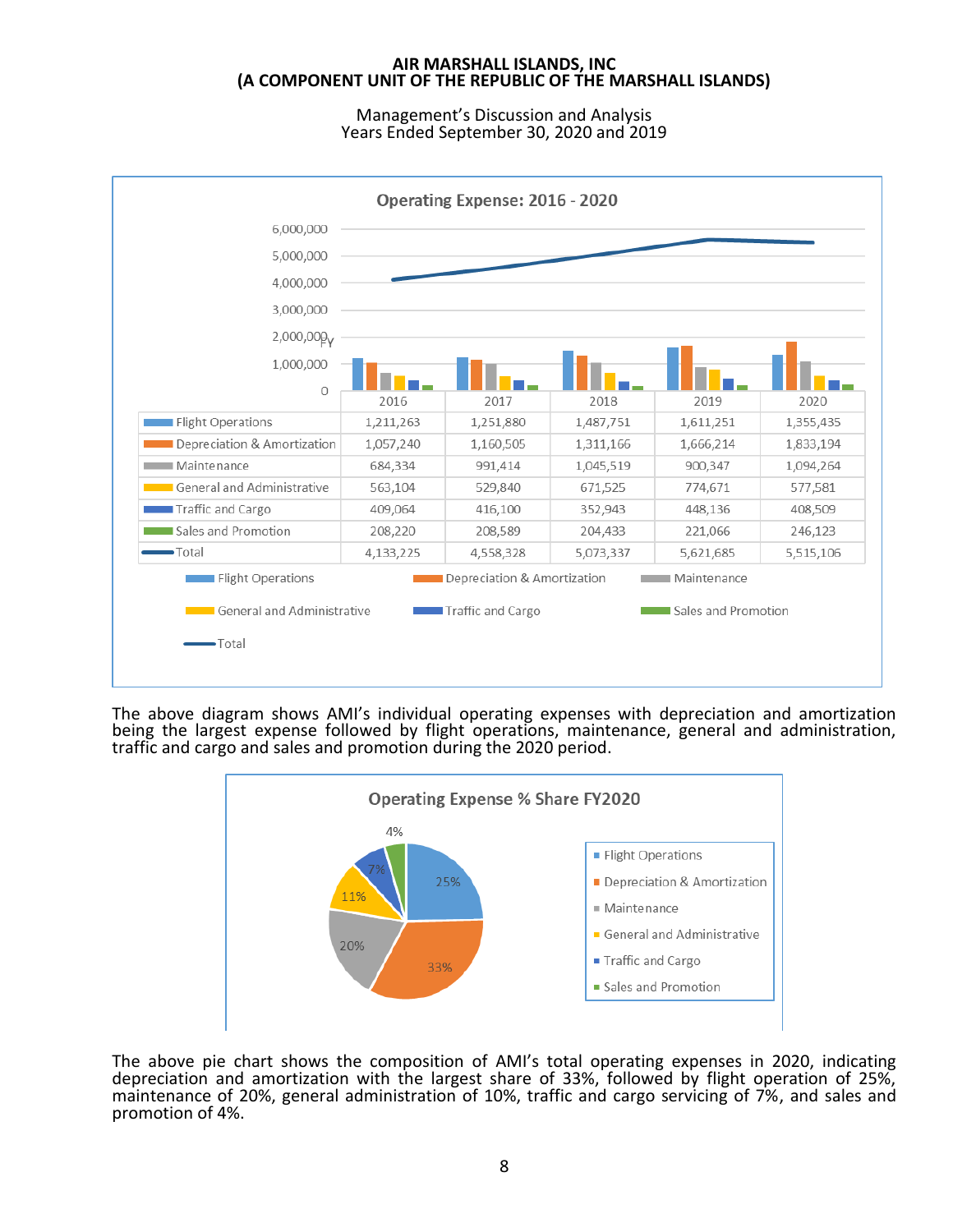#### Management's Discussion and Analysis Years Ended September 30, 2020 and 2019

Depreciation expense represents the largest share of operating expenses because of the capitalization of the Dash 8 C-Check costs when the aircraft returned from Australia on December 2018 as well as the purchase and installation of the Dash 8 engine in Canada in March 2019. Flight operations represents the second largest share of operating expense because of fuel which is a major cost for an airline company.

In 2020, the RMI government provided a subsidy allocation of \$843K for AMI which was used for capital expenses (investment and repairs/overhauls of parts and engines) and Community Service Obligations.

The Dash 8 has not been making sufficient revenues due to low utilization resulting from the lack of MEL (Minimum Equipment List) and from the impact of the bad outer island airport runways. This continues to cause breakdown of the aircraft, thus, preventing it from generating income it needs to support the operations. The Dash 8 aircraft was grounded for a major engine overhaul and the cost of which was partially funded by AMI's cash flow and partially through the RMI government subsidy.

The RMI government guaranteed the MIDB loan and started paying it off on behalf of AMI in 2014. As operations improved, AMI commenced making payments towards the loan. In 2020, AMI fully settled the loan on April 8, 2020.

# **RESTATEMENT**

AMI identified that most of the transactions for repairs and maintenance were being capitalized and it was very difficult to determine the life of these parts which are overhauled, repaired and exchanged. To avoid excessive amounts of assets being recorded in the Fixed Asset Register, which might be difficult to identify upon verification, AMI's new policy is to expense all rotable repairs, as per U.S. GAAP, and only rotable repairs of more than \$15,000 will be capitalized. As a result of the change in accounting policy, a retrospective application results in the restatement of FY19 and FY18 comparison figures. Please refer to note 9 of the accompanying financial statements for additional information regarding the restatement.

# **CAPITAL ASSETS AND DEBT**

Net capital assets decreased by \$288K or 3% from \$10,084,182 in 2019 to \$9,796,264 in 2020. The decrease is due primarily to the acquisition of capital assets of \$1,515,038, net of an increase in accumulated depreciation of \$1,802,956. A summary of AMI's capital assets at September 30, 2020 compared with 2019 and 2018 is presented below:

|                                |                |   | 2019           |   | \$ Change   | % Change  |   | 2018          |
|--------------------------------|----------------|---|----------------|---|-------------|-----------|---|---------------|
|                                | 2020           |   | (As Restated)  |   | 2020-2019   | 2020-2019 |   | (As Restated) |
| Aircraft and improvements      | 20,987,319     | S | 20,675,866     | S | 311,453     | 1.5%      | S | 17,812,512    |
| Rotable spare parts            | 8,642,804      |   | 7,849,925      |   | 792.879     | 10.1%     |   | 7,396,409     |
| Plant and equipment            | 1,282,943      |   | 902,441        |   | 380,502     | 42.2%     |   | 865,807       |
| Office furniture and equipment | 837,609        |   | 807,872        |   | 29,737      | 3.7%      |   | 782,501       |
| Motor vehicles                 | 326,740        |   | 326,740        |   |             | 0.0%      |   | 321,568       |
| Computer software              | 79,998         |   | 79,998         |   |             | $0.0\%$   |   | 79,998        |
| <b>Building improvements</b>   | 18,347         |   | 17,880         |   | 467         | 2.6%      |   | 17,880        |
|                                | 32,175,760     |   | 30,660,722     |   | 1,515,038   | 4.9%      |   | 27,276,675    |
| Accumulated depreciation       | (22, 379, 496) |   | (20, 576, 540) |   | (1,802,956) | 8.8%      |   | (18,968,002)  |
|                                | 9,796,264      |   | 10,084,182     |   | (287,918)   | (2.9)%    |   | 8,308,673     |

Please refer to note 3 of the accompanying financial statements for additional information regarding AMI's capital assets.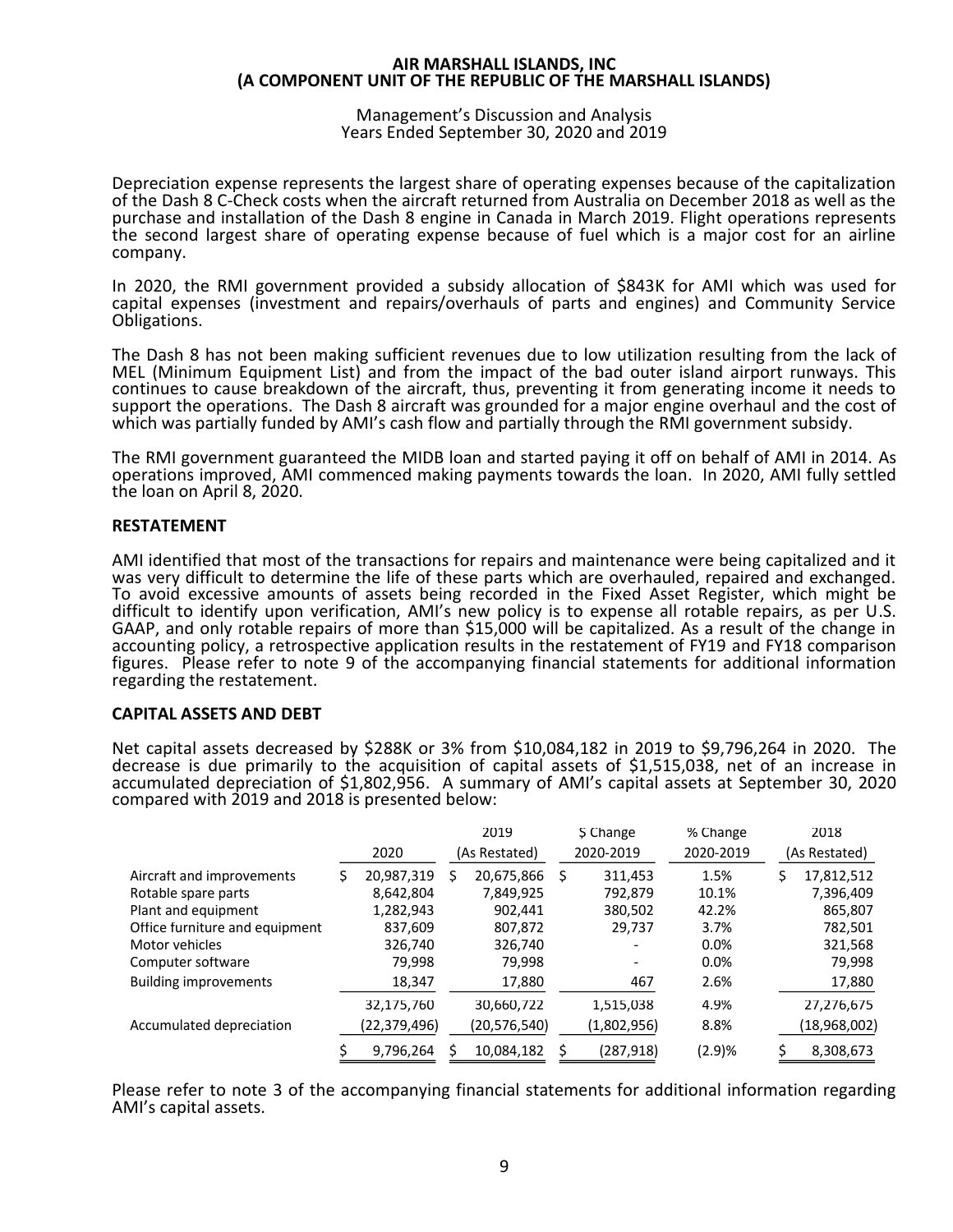Management's Discussion and Analysis Years Ended September 30, 2020 and 2019

A summary of AMI's long-term debt at September 30, 2020 compared with 2019 and 2018 is presented below:

|            | 2020 | 2019    |     | \$ Change<br>2020-2019 | % Change<br>2020-2019 | 2018    |
|------------|------|---------|-----|------------------------|-----------------------|---------|
| Long-term: |      |         |     |                        |                       |         |
| RMIPA loan |      | 29.424  | - S | (29, 424)              | (100.0)%              | 143,545 |
| MIDB loan  | -    | 300,792 |     | (300,792)              | (100.0)%              | 400,371 |
|            | -    | 330,216 |     | (330, 216)             | (100.0)%              | 543,916 |

AMI incurred substantial long-term debt when AMI obtained a \$2.5 million loan from MIDB in May 2013. The loan was used to pay the remaining cost of the Dash 8 D-check in Cairns Australia. AMI was able to pay-off the loan to MIDB, with RMI government subsidies in 2014 through 2018. The loan was fully settled in 2020.

Please refer to note 4 of the accompanying financial statements for additional information regarding AMI's long-term debt.

# **CASH FLOW**

AMI received \$5,091,869 and \$4,814,225 from customers in 2020 and 2019, respectively.

During the year ended September 30, 2020, AMI paid its vendors \$1,636,135 for goods and services and payroll of \$1,913,406 for employees. AMI noted a cash surplus from operations of \$1,542,328 in 2020, an increase from \$786,511 in 2019. Additionally, the operating subsidies from the government in 2020 assisted in operations continuing "business as usual".

# **CURRENT ECONOMIC OUTLOOK**

Being a small open and highly susceptible economy to world events, coupled with being highly dependent on funding from the US Government through the Compact and federal funding, representing up to 60% or more of annual government budget of \$150M, which is almost on a same bar with the nominal GDP, the Marshall Islands would continue to be exposed towards external shocks, economic calamities, and risks, such as the 2008 and 2009 global energy crisis that sent ripple effects throughout the world economy as cost of fuel and everything else skyrocketed to new unprecedented heights, and had immediate adverse impact on the local economy.

Prior to the energy crisis, cost of jet fuel used to be around \$2 a gallon, but today it is near \$2.47 a gallon. Today's situation around the globe and following the demand for the fuel, the world price for fuel is not going back to the pre-crisis level. Therefore, the increase in fuel cost since the crisis has effectively increased the cost of operation for AMI by at least 15% per year.

With operating losses of \$0.50 million and \$0.71 million in 2020 and 2019, respectively, the annual subsidies and contributions from the central government has been essential in sustaining the airline's services. Continued Government contributions to the Company is important in the short to mediumterms until the countries' economic condition improves through increased tourism and other economic growth activities. Furthermore, serious action is needed regarding the aging of the Dornier 228 and Dash 8 aircraft, improvement on airport runways, adequate spare parts provisioning and reduction of AOG.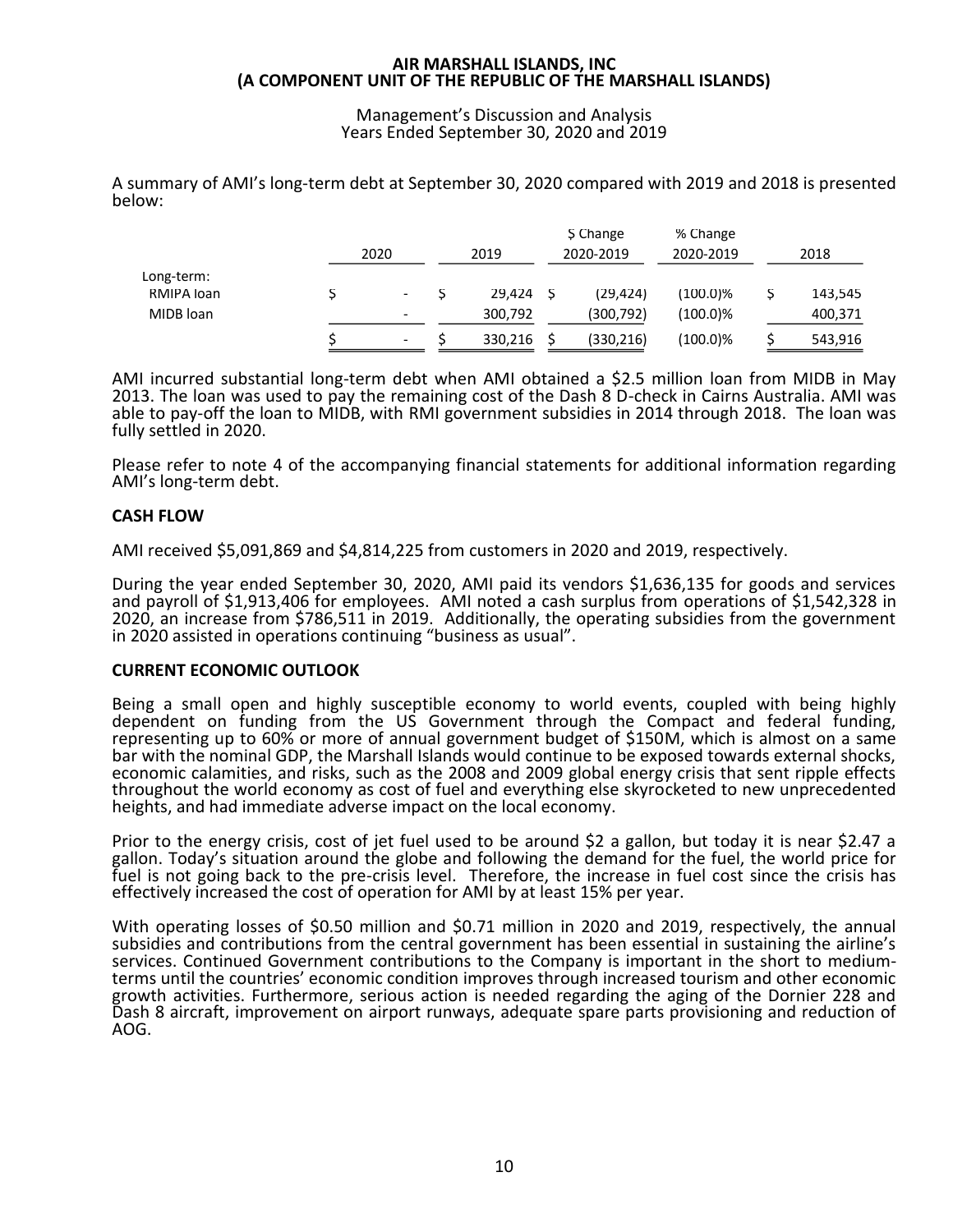Management's Discussion and Analysis Years Ended September 30, 2020 and 2019

# **ROLE OF BOARD AND MANAGEMENT**

AMI Board and management can only do so much in terms of streamlining operations and reining in costs and improving performance. However, this will not create a much visible change in operations if the following challenges and predicaments of the airline continue to exist:

- 1. Deteriorated and dilapidated airport runways and ramps in the outer islands that continue to cause great and costly damage to the aircraft;
- 2. Insufficient spare parts for the aircraft; and
- 3. Renovation at the Hangar was in progress in 2020 and completed in April 2021. The hangar renovation is urgently needed to house everyone under one roof, to increase efficiency and economy throughout the whole Company. Currently, the offices are spread out as the Main Office is in Uliga, Maintenance and Spare Parts departments are located at the hangar and Flight Operations and Traffic at the main terminal. This structure causes inefficient communication and untimely responses to problems between departments when such occur.

# **WAY FORWARD AND FUTURE SUSTAINABILITY**

AMI presented a new strategic Business Plan (BP) which was developed by the company as a compass for the period 2021- 2023 to chart the company's future operating course.

In short, the BP's mission statement is:

- 1. Provide domestic air services that are safe, reliable and commercially viable for the benefit of the travelling public and in support of industries such as tourism, that rely on air service for their success.
- 2. Support growth of in-bound travel and export by carrying out activities in support of these objectives, including the provision of commercially viable regional services.
- 3. Provide medical evacuation, humanitarian relief, search and rescue and related services when required.

In order to achieve the above, the BP's *6 Rs* have been altered to **3 Rs** (three goals) as AMI relies on RMI government subsidy funding, the 3 Rs must be implemented and these goals are:

*Goal 1: "Repair" of outer island airstrips; Goal 2: "Reverse" our loss making; and Goal 3: "Renew" our operation.*

We strongly believe that implementation of these three goals through adequate support of the RMI Cabinet and the Board would enable AMI, in spite of all abovementioned challenges, to achieve each individual goal and once achieved the  $4<sup>th</sup> R$  – **Restrict reliance on state subsidy** can be implemented.

AMI strongly believes the goals; "**Rebuild" our financial base** and "**Restore" our service reliability** is work in progress and would be achieved.

Therefore, achievement of success will depend very much on an unabated and continuous RMI government support to AMI as the national airline over the next few years.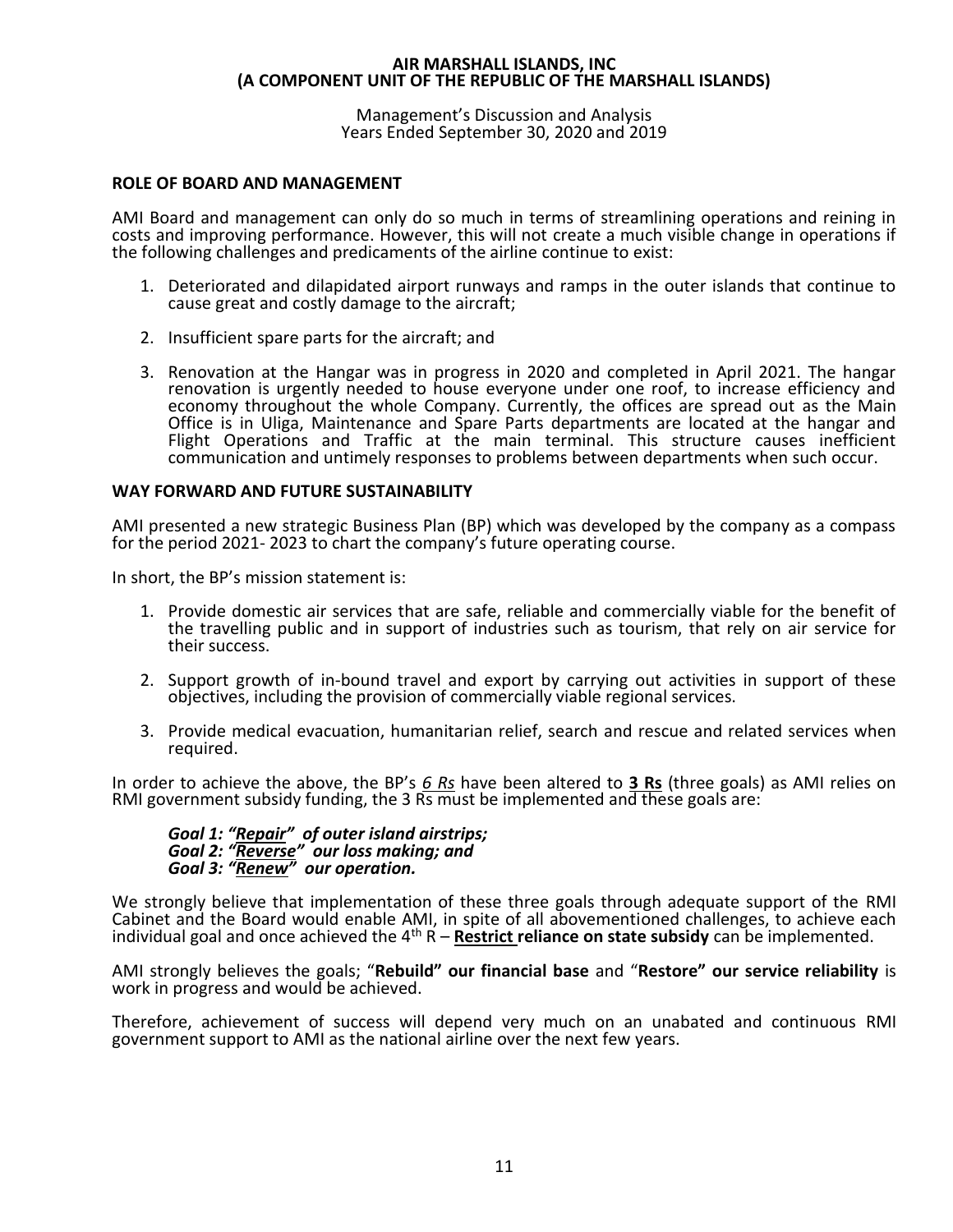Management's Discussion and Analysis Years Ended September 30, 2020 and 2019

# **KEY ACHIEVEMENTS SUBSEQUENT TO FY2020**

- ➢ **Goal 2: "Reverse" our loss making:** objectives as per below;
	- $\circ$  AMI is working to invest in parts such as repairs and overhauls so that it reduces the AOG and this will result in a steady stream of revenues.
	- $\circ$  AMI is working very closely with suppliers in restoring supplier confidence and trying to negotiate 30-day trial credit terms which eases the cash flow and assist in AOG situations.

# **ADDITIONAL FINANCIAL AND OTHER INFORMATION**

This MD&A was designed to provide AMI's customers and other stakeholders with an overview of the company's operations and financial condition as at 30th September 2020, and its vision for future sustainability. Should the readers have questions regarding the information provided in this report, or wish to request for additional financial information, kindly contact the AMI's General Manager & CEO at P.O. Box 1319, Majuro, Marshall Islands, MH 96960; Telephone (692) 625-3731; Fax (692) 625-3730; Email Address: [gm@airmarshallislands.](mailto:gm@airmarshallislands)net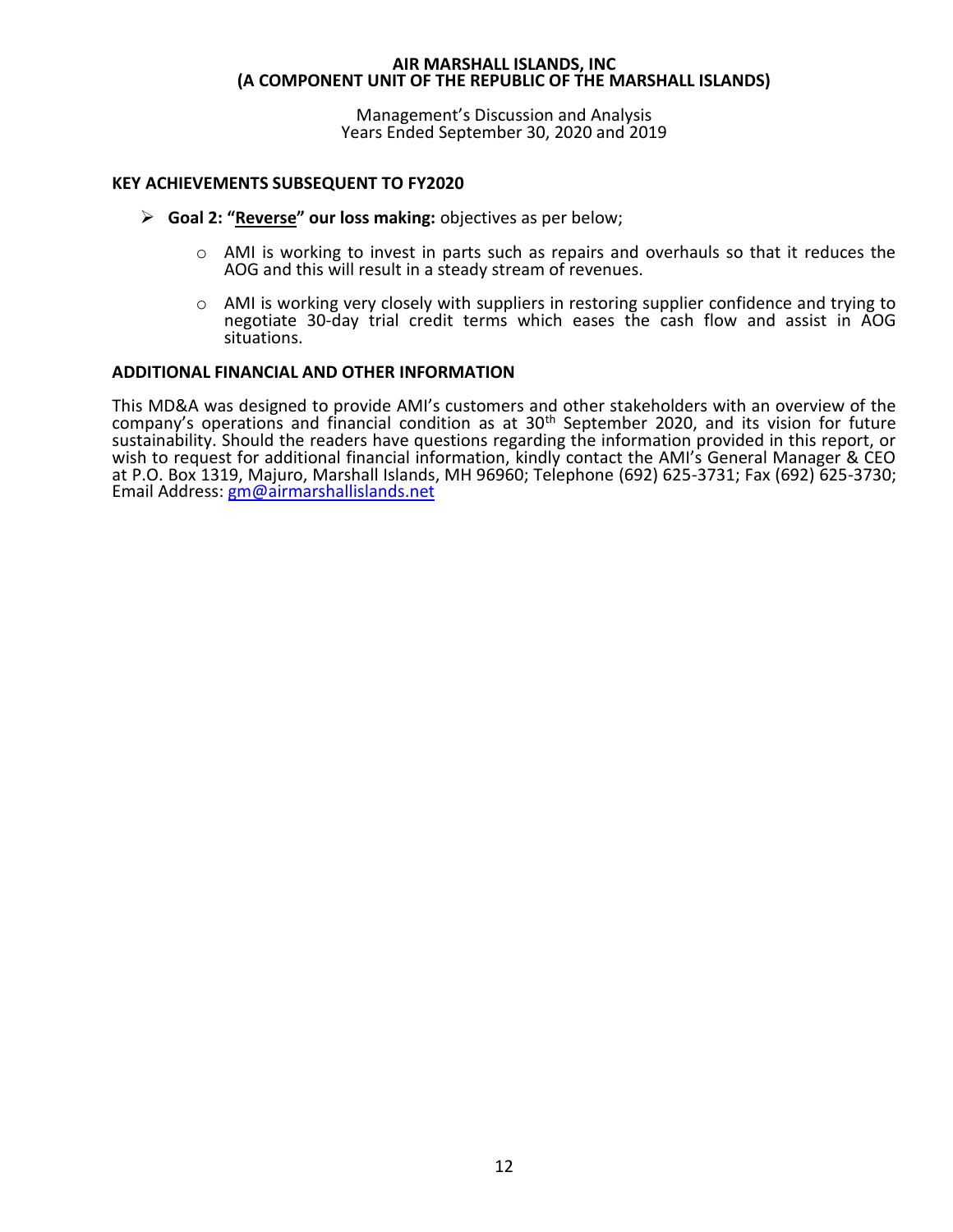# **AIR MARSHALL ISLANDS, INC. (A Component Unit of the Republic of the Marshall Islands)**

# Statements of Net Position September 30, 2020 and 2019

|                                                                                                                                                                                                                   | 2020                                                                      | 2019<br>(As Restated)                                                    |
|-------------------------------------------------------------------------------------------------------------------------------------------------------------------------------------------------------------------|---------------------------------------------------------------------------|--------------------------------------------------------------------------|
| <b>ASSETS</b>                                                                                                                                                                                                     |                                                                           |                                                                          |
| Current assets:<br>Cash                                                                                                                                                                                           | \$<br>$1,044,923$ \$                                                      | 164,179                                                                  |
| Receivables:<br>Trade<br>Employees<br><b>Affiliates</b><br>Other                                                                                                                                                  | 150,307<br>30,553<br>296,701<br>118,461<br>596,022                        | 208,705<br>44,372<br>184,671<br>118,461<br>556,209                       |
| Less allowance for doubtful receivables                                                                                                                                                                           | (316, 134)                                                                | (194,386)                                                                |
| Receivables, net                                                                                                                                                                                                  | 279,888                                                                   | 361,823                                                                  |
| Expendable parts (net of allowance for obsolescence of \$198,909<br>at September 30, 2020 and 2019)<br>Prepaid expenses and deposits                                                                              | 866,625<br>81,509                                                         | 827,125<br>89,020                                                        |
| Total current assets                                                                                                                                                                                              | 2,272,945                                                                 | 1,442,147                                                                |
| Capital assets, net of accumulated depreciation<br>and amortization<br>Long-term deposits                                                                                                                         | 9,796,264<br>178,872                                                      | 10,084,182<br>276,065                                                    |
| Total noncurrent assets                                                                                                                                                                                           | 9,975,136                                                                 | 10,360,247                                                               |
|                                                                                                                                                                                                                   | \$<br>12,248,081 \$                                                       | 11,802,394                                                               |
| <b>LIABILITIES AND NET POSITION</b>                                                                                                                                                                               |                                                                           |                                                                          |
| Current liabilities:<br>Current portion of long-term debt<br>Accounts payable<br>Social security taxes payable<br>Withholding taxes payable<br>Air traffic liability<br>Accrued expenses<br>Payable to affiliates | \$<br>\$<br>311,600<br>80,266<br>560,162<br>101,452<br>124,073<br>708,117 | 330,216<br>172,179<br>74,551<br>568,236<br>102,037<br>137,973<br>666,919 |
| <b>Total current liabilities</b>                                                                                                                                                                                  | 1,885,670                                                                 | 2,052,111                                                                |
| Noncurrent liabilities:<br>Advances from RepMar                                                                                                                                                                   | 3,116,890                                                                 | 3,116,890                                                                |
| <b>Total liabilities</b>                                                                                                                                                                                          | 5,002,560                                                                 | 5,169,001                                                                |
| Commitments and contingencies                                                                                                                                                                                     |                                                                           |                                                                          |
| Net position:<br>Net investment in capital assets<br>Unrestricted                                                                                                                                                 | 9,796,264<br>(2,550,743)                                                  | 9,783,390<br>(3, 149, 997)                                               |
| Total net position                                                                                                                                                                                                | 7,245,521                                                                 | 6,633,393                                                                |
|                                                                                                                                                                                                                   | 12,248,081 \$                                                             | 11,802,394                                                               |

See accompanying notes to financial statements.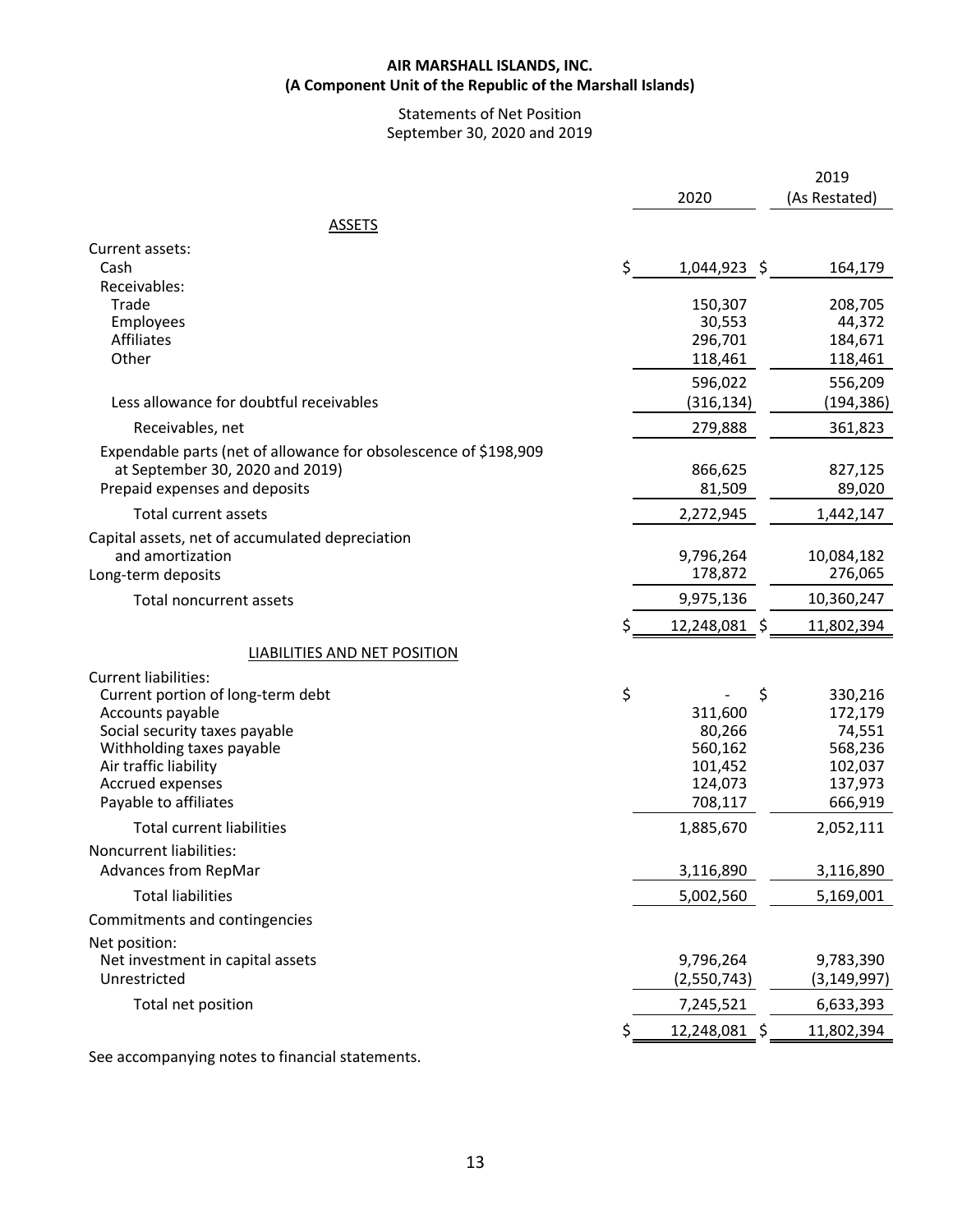# **AIR MARSHALL ISLANDS, INC. (A Component Unit of the Republic of the Marshall Islands)**

# Statements of Revenues, Expenses and Changes in Net Position Years Ended September 30, 2020 and 2019

|                                                           |                    | 2019          |
|-----------------------------------------------------------|--------------------|---------------|
|                                                           | 2020               | (As Restated) |
| Operating revenues:                                       |                    |               |
| Passenger                                                 | \$<br>2,537,223 \$ | 2,415,066     |
| Charter                                                   | 1,202,508          | 893,305       |
| Cargo                                                     | 711,796            | 566,306       |
| Ground handling                                           | 219,000            | 454,053       |
| Fuel surcharge                                            | 207,132            | 226,344       |
| Flight diversion                                          | 156,566            | 245,302       |
| Other                                                     | 98,042             | 187,252       |
| Bad debt expense                                          | (121, 748)         | (82, 406)     |
| Total operating revenues                                  | 5,010,519          | 4,905,222     |
| Operating expenses:                                       |                    |               |
| Depreciation and amortization                             | 1,833,194          | 1,666,214     |
| Flight operations                                         | 1,355,435          | 1,611,251     |
| Maintenance                                               | 1,094,264          | 900,347       |
| General and administrative                                | 577,581            | 774,671       |
| Aircraft and traffic servicing                            | 408,509            | 448,136       |
| Promotion and sales                                       | 246,123            | 221,066       |
| Total operating expenses                                  | 5,515,106          | 5,621,685     |
| <b>Operating loss</b>                                     | (504, 587)         | (716, 463)    |
| Nonoperating revenues (expenses):                         |                    |               |
| RepMar subsidy                                            | 843,200            | 942,400       |
| Forgiveness of debt                                       | 273,515            |               |
| Interest expense                                          |                    | (20, 014)     |
| Total nonoperating revenues (expenses), net               | 1,116,715          | 922,386       |
| Change in net position                                    | 612,128            | 205,923       |
| Net position at beginning of year, as previously reported | 6,633,393          | 6,574,335     |
| Cumulative effect of accounting change (Note 9)           |                    | (146, 865)    |
| Net position at beginning of year, as restated            | 6,633,393          | 6,427,470     |
| Net position at end of year                               | \$<br>7,245,521    | 6,633,393     |

See accompanying notes to financial statements.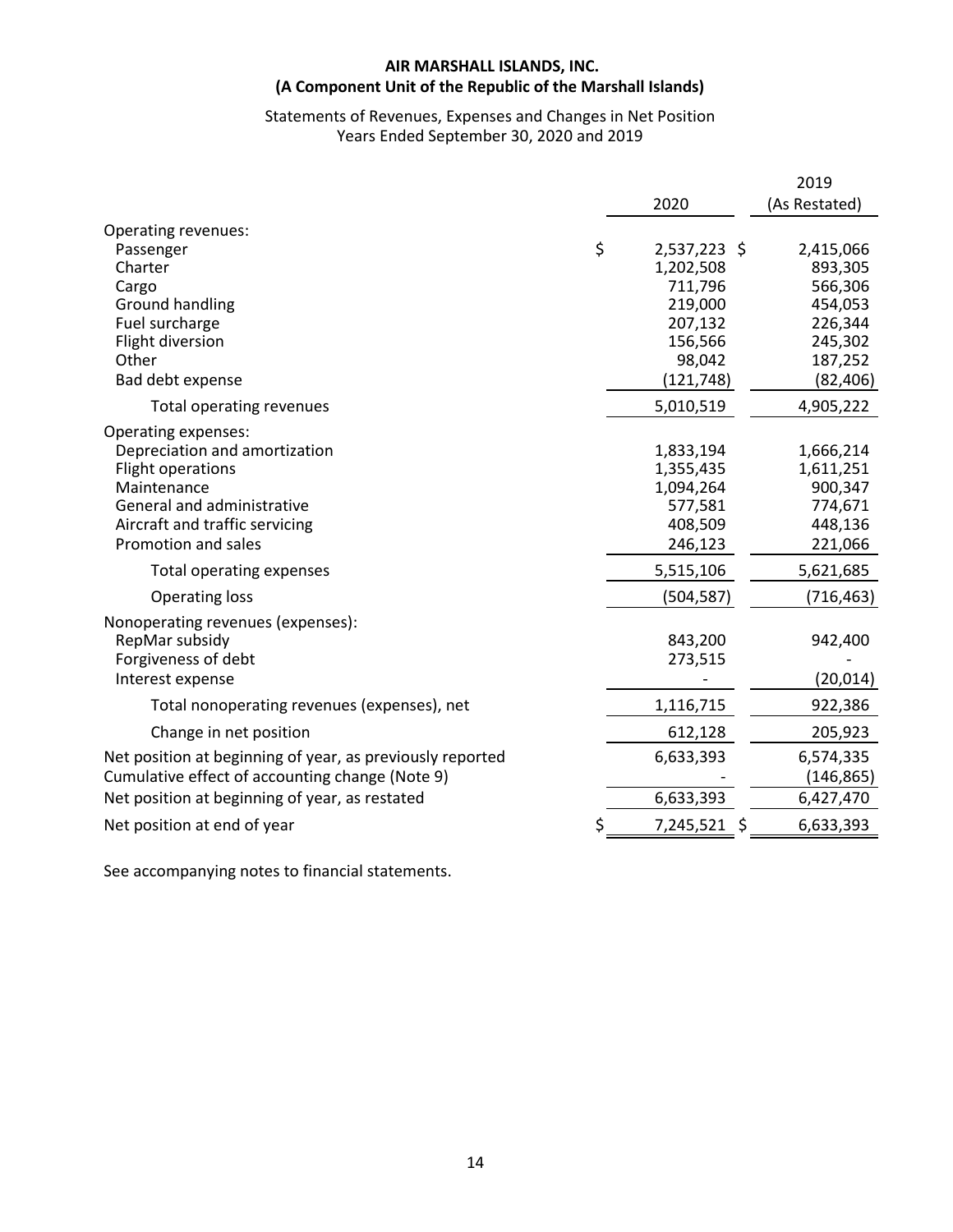#### **AIR MARSHALL ISLANDS, INC. (A Component Unit of the Republic of the Marshall Islands)**

# Statements of Cash Flows Years Ended September 30, 2020 and 2019

|                                                                                                    |    | 2020             | 2019<br>(As Restated) |
|----------------------------------------------------------------------------------------------------|----|------------------|-----------------------|
|                                                                                                    |    |                  |                       |
| Cash flows from operating activities:<br>Cash received from customers                              | \$ | 5,091,869 \$     | 4,814,225             |
| Cash payments to suppliers for goods and services                                                  |    | (1,636,135)      | (2, 131, 400)         |
| Cash payments to employees for services                                                            |    | (1,913,406)      | (1,896,314)           |
| Net cash provided by operating activities                                                          |    | 1,542,328        | 786,511               |
| Cash flows from noncapital financing activities:<br>Operating subsidy received from RepMar         |    | 843,200          | 942,400               |
| Cash flows from capital and related financing activities:<br>Acquisition of property and equipment |    | (1,448,083)      | (2,922,662)           |
| Principal repayments of long-term debt                                                             |    | (56, 701)        | (213,700)             |
| Interest paid on long-term debt                                                                    |    |                  | (20, 014)             |
| Net cash used for capital and related financing activities                                         |    | (1,504,784)      | (3, 156, 376)         |
| Net change in cash                                                                                 |    | 880,744          | (1,427,465)           |
| Cash at beginning of year                                                                          |    | 164,179          | 1,591,644             |
| Cash at end of year                                                                                | Ś  | 1,044,923 \$     | 164,179               |
| Reconciliation of operating loss to net cash provided by                                           |    |                  |                       |
| operating activities:                                                                              |    |                  |                       |
| <b>Operating loss</b>                                                                              | \$ | $(504, 587)$ \$  | (716, 463)            |
| Adjustments to reconcile operating loss to net cash                                                |    |                  |                       |
| provided by operating activities:                                                                  |    |                  |                       |
| Depreciation and amortization                                                                      |    | 1,833,194        | 1,666,214             |
| Bad debt expense                                                                                   |    | 121,748          | 82,406                |
| (Increase) decrease in assets:<br>Receivables:                                                     |    |                  |                       |
| Trade                                                                                              |    | 58,398           | (92,060)              |
| Employees                                                                                          |    | 13,819           | 18,831                |
| Affiliates                                                                                         |    | (112,030)        | (55, 389)             |
| Other                                                                                              |    |                  | (80, 606)             |
| Expendable parts                                                                                   |    | (39, 500)        | (230, 398)            |
| Prepaid expenses and deposits                                                                      |    | 7,511            | 97,047                |
| Increase (decrease) in liabilities:                                                                |    |                  |                       |
| Accounts payable                                                                                   |    | 139,421          | 69,470                |
| Social security taxes payable                                                                      |    | 5,715            | (1, 117)              |
| Withholding taxes payable<br>Air traffic liability                                                 |    | (8,074)<br>(585) | 28,057<br>(44, 785)   |
| Accrued expenses                                                                                   |    | (13,900)         | 29,282                |
| Payable to affiliates                                                                              |    | 41,198           | 16,022                |
| Net cash provided by operating activities                                                          | \$ | 1,542,328 \$     | 786,511               |
| Summary disclosure of noncash activities:                                                          |    |                  |                       |
| Forgiveness of debt by MIDB:                                                                       |    |                  |                       |
| Forgiveness of debt                                                                                | \$ | 273,515 \$       |                       |
| Long-term debt                                                                                     |    | (273, 515)       |                       |
|                                                                                                    |    |                  |                       |
|                                                                                                    |    |                  |                       |

See accompanying notes to financial statements.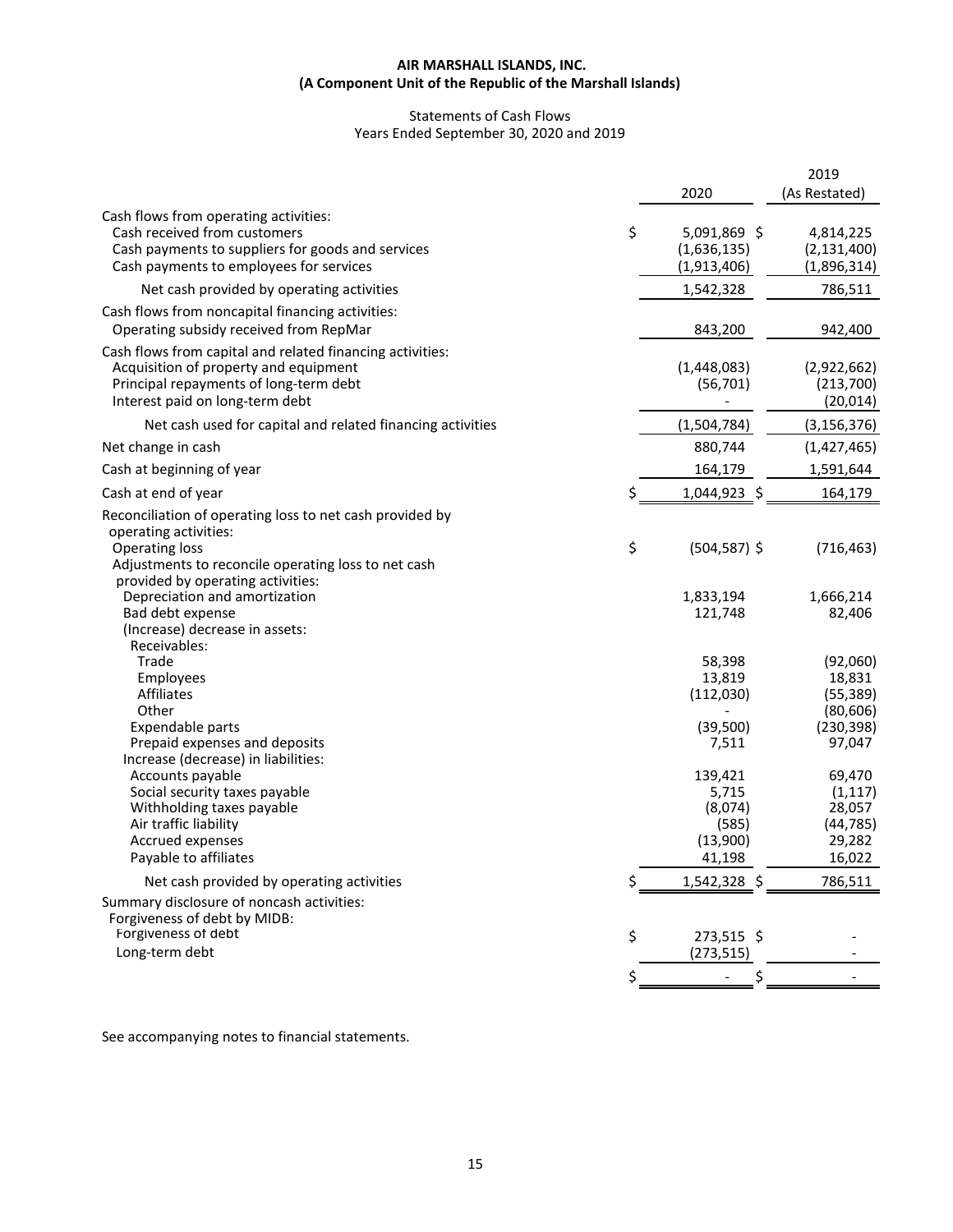Notes to Financial Statements September 30, 2020 and 2019

# (1) Organization

Air Marshall Islands, Inc. (AMI) was granted a corporate charter by the Cabinet of the Republic of the Marshall Islands (RepMar) on October 12, 1989. AMI is engaged in the scheduled domestic air transportation of passengers and cargo amongst the various islands and atolls that comprise the Marshall Islands. AMI currently operates a fleet of two Dornier Do228 aircraft and a single de Havilland Canada Dash 8 (DHC-8) Series 100 aircraft. AMI is governed by a seven-member Board of Directors appointed by the Cabinet of RepMar.

AMI's financial statements are incorporated into the financial statements of RepMar as a component unit.

#### (2) Summary of Significant Accounting Policies

The accounting policies of AMI conform to accounting principles generally accepted in the United States of America (GAAP), as applicable to governmental entities, specifically proprietary funds.

GASB Statement No. 34, *Basic Financial Statements - and Management's Discussion and Analysis for State and Local Governments*, as amended by GASB Statement No. 37, *Basic Financial Statements - and Management's Discussion and Analysis - for State and Local Governments: Omnibus*, GASB Statement No. 38, *Certain Financial Statement Note Disclosures*, and GASB Statement No. 61, *The Financial Reporting Entity: Omnibus – an amendment of GASB Statements No. 14 and 34*, establish financial reporting standards for governmental entities, which require that management's discussion and analysis of the financial activities be included with the basic financial statements and notes and modifies certain other financial statement disclosure requirements.

To conform to these requirements, equity is presented in the following net position categories:

- Net investment in capital assets; capital assets, net of accumulated depreciation and related debt, plus construction or improvement of those assets.
- Restricted net position whose use by AMI is subject to externally imposed stipulations that can be fulfilled by actions of AMI pursuant to those stipulations or that expire by the passage of time. AMI has no restricted net position at September 30, 2020 and 2019.
- Unrestricted; net position that is not subject to externally imposed stipulations. Unrestricted net position may be designated for specific purposes by action of management or the Board of Directors or may otherwise be limited by contractual agreements with outside parties.

When both restricted and unrestricted resources are available for use for the same purpose, it is AMI's policy to use unrestricted resources first, then restricted resources as they are needed.

#### Basis of Accounting

Proprietary funds are accounted for on a flow of economic resources measurement focus. With this measurement focus, all assets and deferred outflows of resources, and liabilities and deferred inflows of resources associated with the operation of the fund are included in the statements of net position. Proprietary fund operating statements present increases and decreases in net position. The accrual basis of accounting is utilized by proprietary funds. Under this method, revenues are recorded when earned and expenses are recorded at the time liabilities are incurred.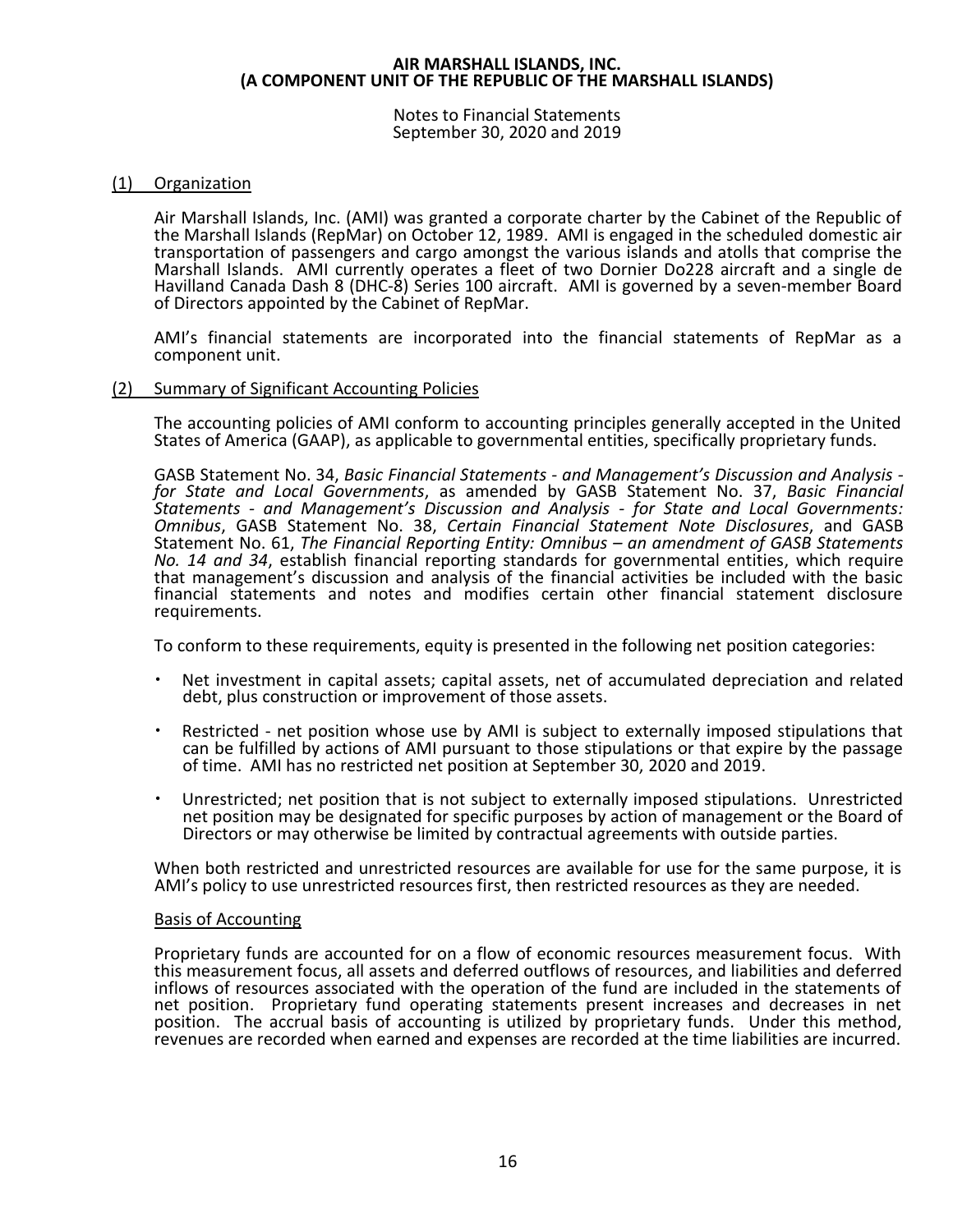Notes to Financial Statements September 30, 2020 and 2019

# (2) Summary of Significant Accounting Policies, Continued

# Cash

Custodial credit risk is the risk that in the event of a bank failure, AMI's deposits may not be returned to it. Such deposits are not covered by depository insurance and are either uncollateralized or collateralized with securities held by the pledging financial institution or held by the pledging financial institution but not in the depositor-government's name. AMI does not have a deposit policy for custodial credit risk.

For purposes of the statements of net position and cash flows, cash is defined as cash on hand and cash held in demand and savings accounts. As of September 30, 2020 and 2019, the carrying amounts of cash were \$1,044,923 and \$164,179, respectively, and the corresponding bank balances were \$1,079,644 and \$223,521, respectively. As of September 30, 2020 and 2019, bank balances in the amount of \$1,045,418 and \$218,153, respectively, are maintained in a financial institution subject to Federal Deposit Insurance Corporation (FDIC) insurance whereas bank deposits of \$34,226 and \$5,368, respectively, are maintained in financial institutions not subject to depository insurance. As of September 30, 2020 and 2019, bank deposits in the amount of \$250,000 and \$218,153, respectively, were FDIC insured. AMI does not require collateralization of its cash deposits; therefore, deposit levels in excess of FDIC insurance coverage are uncollateralized. Accordingly, these deposits are exposed to custodial credit risk.

# Receivables

Receivables from providing passenger, charter and cargo services are based on contracted prices, which are both interest free and uncollateralized and are primarily due from government agencies, businesses and individuals located within the Republic of the Marshall Islands. The allowance for doubtful receivables is stated at an amount which management believes will be adequate to absorb possible losses on receivables that may become uncollectible based on evaluations of the collectability of these receivables and prior collection experience. The allowance is established through a provision for losses on receivables charged to expense.

# Expendable Parts

Flight equipment expendable parts are carried at the lower of average cost or net realizable value. An allowance for obsolescence is provided for flight equipment expendable parts to allocate the costs of these assets, less estimated residual value, over the useful lives of the related aircraft and engines.

# Property and Equipment

Flight equipment and other property with a cost that equals or exceeds \$2,500 are capitalized, as well as major additions, betterments and renewals. Such assets are stated at cost. Aircraft maintenance and rotable repairs up to \$15,000 are charged to operations as they are incurred. Rotable repairs that exceeds \$15,000 are recorded as expendable parts or capital assets. Depreciation of property and equipment and amortization of leasehold equipment are calculated on the straight-line method based on the estimated useful lives of the respective assets.

Modifications that significantly enhance the operating performance and/or extend the useful lives of property and equipment are capitalized and amortized over the remaining life of the asset. Costs associated with aircraft modifications that enhance the usefulness of the aircraft are capitalized and depreciated over the estimated remaining useful life of the aircraft or modification, whichever is lower.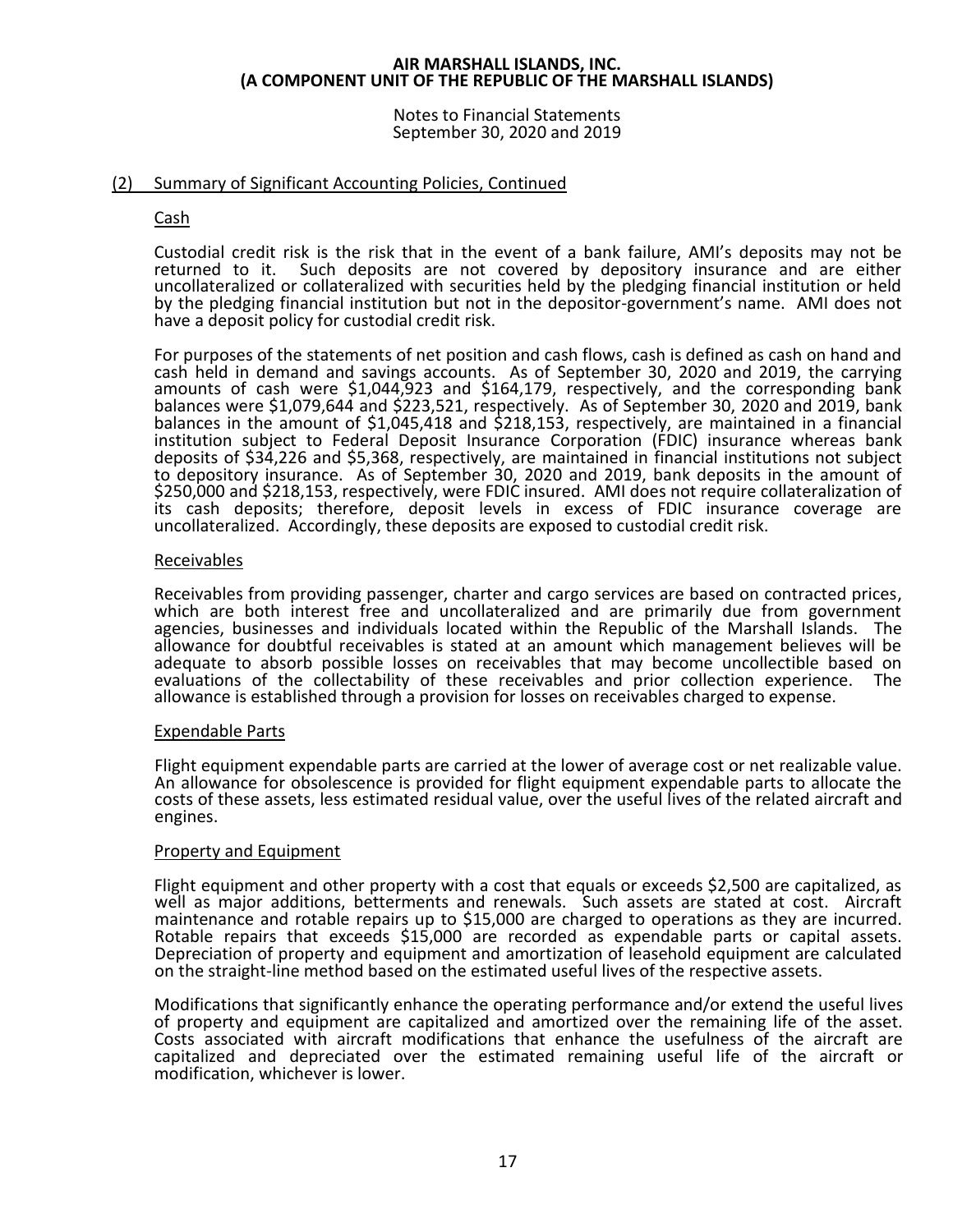Notes to Financial Statements September 30, 2020 and 2019

# (2) Summary of Significant Accounting Policies, Continued

# Property and Equipment, Continued

The estimated useful lives of these assets are as follows:

|                                | Estimated<br><b>Useful Lives</b> |
|--------------------------------|----------------------------------|
| Aircraft and improvements      | $10 - 15$ years                  |
| Rotable spare parts            | $5 - 10$ years                   |
| Plant and equipment            | 5 years                          |
| Office furniture and equipment | $5 - 7$ years                    |
| Motor vehicles                 | 3 years                          |
| <b>Building improvements</b>   | 20 years                         |

# Deferred Outflows of Resources

In addition to assets, the statement of net position will sometimes report a separate section for deferred outflows of resources. This separate financial statement element represents a consumption of net position that applies to a future period and so will not be recognized as an outflow of resources (deduction of net position) until then. AMI has no items that qualify for reporting in this category.

#### Compensated Absences

Vested or accumulated vacation leave is recorded as an expense and liability as the benefits accrue to employees. No liability is recorded for non-vesting accumulating rights to receive sick pay benefits. As of September 30, 2020 and 2019, the accumulated vacation leave liability amounted to \$59,691 and \$85,123, respectively, and is included within the statements of net position as accrued expenses.

#### Deferred Inflows of Resources

In addition to liabilities, the statement of net position will sometimes report a separate section for deferred inflows of resources. This separate financial statement element represents an acquisition of net position that applies to a future period and so will not be recognized as an inflow of resources (additions to net position) until then. AMI has no items that qualify for reporting in this category.

#### Revenue Recognition

AMI considers passenger and related charter and cargo revenues, and costs directly related to such revenues to be operating revenues and expenses. Revenues and expenses related to financing and other activities are reflected as non-operating.

Passenger revenue is recognized either when the transportation is provided or when unused tickets expire. The value of passenger tickets for future travel is included as air traffic liability. Charter and cargo revenues are recognized when the transportation is provided. Other components of other operating revenue are recognized as revenue when the related goods and services are provided.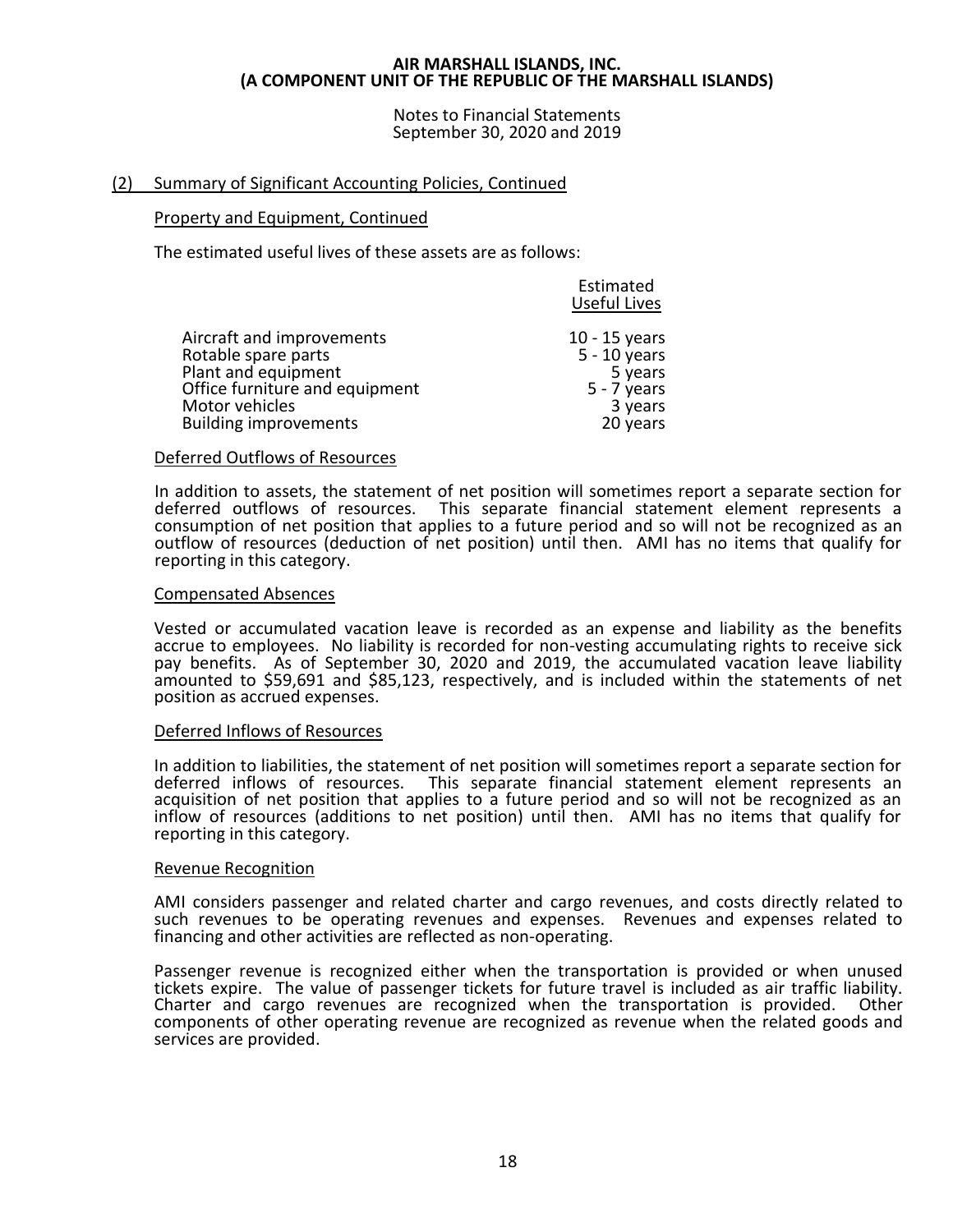Notes to Financial Statements September 30, 2020 and 2019

# (2) Summary of Significant Accounting Policies, Continued

#### Taxes

Corporate profits are not subject to income tax in the Republic of the Marshall Islands. The Government of the Republic of the Marshall Islands imposes a gross revenue tax of 3% on revenues. Pursuant to the Income Tax Act of 1989, as amended, revenue from domestic flights and operations of any government-owned corporation providing air transportation services are exempt from gross revenue tax. Accordingly, AMI is exempt from this tax relating to gross revenue.

#### New Accounting Standards

During the year ended September 30, 2020, GASB issued Statement No. 95, *Postponement of the Effective Dates of Certain Authoritative Guidance*, which postpones the effective dates of GASB Statement No. 84, 89, 90, 91, 92 and 93 by one year and GASB Statement No. 87 by 18 months; however, earlier application of the provisions addressed in GASB Statement No. 95 is encouraged and is permitted to the extent specified in each pronouncement as originally issued. accordance with GASB Statement No. 95, management has elected to postpone implementation of these statements.

In January 2017, GASB issued Statement No. 84, *Fiduciary Activities*. This Statement is to improve guidance regarding the identification of fiduciary activities for accounting and financial reporting purposes and how those activities should be reported. The requirements of this Statement will enhance consistency and comparability by (1) establishing specific criteria for identifying activities that should be reported as fiduciary activities and (2) clarifying whether and how business-type activities should report their fiduciary activities. Management does not believe that this statement, upon implementation, will have a material effect on the financial statements. In accordance with GASB Statement No. 95, GASB Statement No. 84 will be effective for fiscal year ending September 30, 2021.

In June 2017, GASB issued Statement No. 87, *Leases*. The objective of this Statement is to better meet the information needs of financial statement users by improving accounting and financial reporting for leases by governments. This Statement increases the usefulness of governments' financial statements by requiring recognition of certain lease assets and liabilities for leases that previously were classified as operating leases and as inflows of resources or outflows of resources recognized based on the payment provisions of the contract. Management believes that this statement, upon implementation, will have a material effect on the financial statements. In accordance with GASB Statement No. 95, GASB Statement No. 87 will be effective for fiscal year ending September 30, 2022.

In June 2018, GASB issued Statement No. 89, *Accounting for Interest Cost Incurred Before the End of a Construction Period*. The objectives of this Statement are (1) to enhance the relevance and comparability of information about capital assets and the cost of borrowing for a reporting period and (2) to simplify accounting for interest cost incurred before the end of a construction period. Management does not believe that this statement, upon implementation, will have a material effect on the financial statements. In accordance with GASB Statement No. 95, GASB Statement No. 89 will be effective for fiscal year ending September 30, 2022.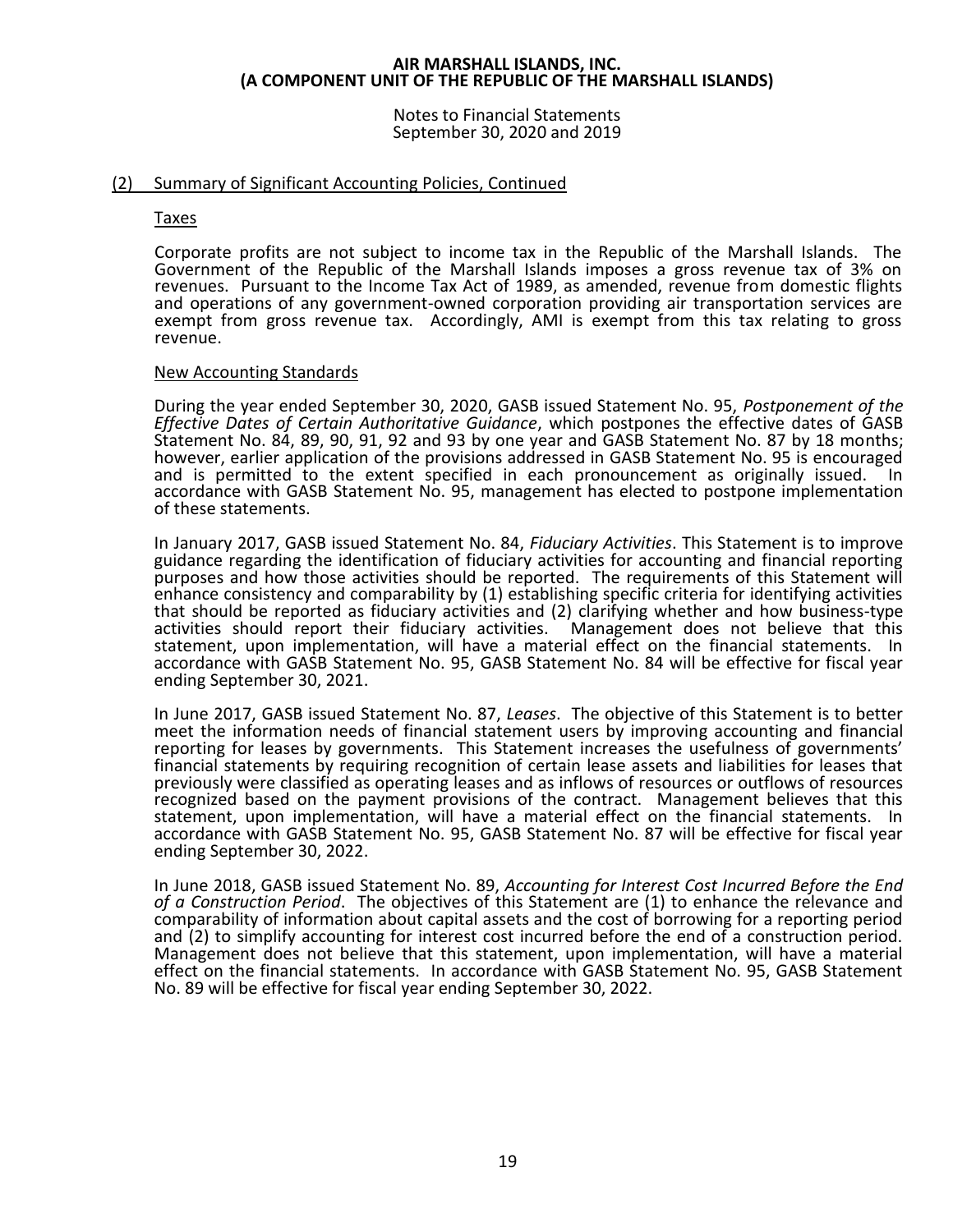Notes to Financial Statements September 30, 2020 and 2019

# (2) Summary of Significant Accounting Policies, Continued

#### New Accounting Standards, Continued

In March 2018, GASB issued Statement No. 90, *Majority Equity Interests - An Amendment of GASB Statements No. 14 and 61*. The primary objectives of this Statement are to improve the consistency and comparability of reporting a government's majority equity interest in a legally separate organization and to improve the relevance of financial statement information for certain component units. It defines a majority equity interest and specifies that a majority equity interest in a legally separate organization should be reported as an investment if a government's holding of the equity interest meets the definition of an investment. A majority equity interest that meets the definition of an investment should be measured using the equity method, unless it is held by a special-purpose government engaged only in fiduciary activities, a fiduciary fund, or an<br>endowment (including permanent and term endowments) or permanent fund. Those endowment (including permanent and term endowments) or permanent fund. governments and funds should measure the majority equity interest at fair value. Management does not believe that this statement, upon implementation, will have a material effect on the financial statements. In accordance with GASB Statement No. 95, GASB Statement No. 90 will be effective for fiscal year ending September 30, 2021.

In May 2019, GASB issued Statement No. 91, *Conduit Debt Obligations*. The primary objectives of this Statement are to provide a single method of reporting conduit debt obligations by issuers and eliminate diversity in practice associated with (1) commitments extended by issuers, (2) arrangements associated with conduit debt obligations, and (3) related note disclosures. This Statement achieves those objectives by clarifying the existing definition of a conduit debt obligation; establishing that a conduit debt obligation is not a liability of the issuer; establishing standards for accounting and financial reporting of additional commitments and voluntary commitments extended by issuers and arrangements associated with conduit debt obligations; and improving required note disclosures. Management does not believe that this statement, upon implementation, will have a material effect on the financial statements. In accordance with GASB Statement No. 95, GASB Statement No. 91 will be effective for fiscal year ending September 30, 2023.

In January 2020, GASB issued statement No. 92, *Omnibus 2020*. The objectives of this Statement are to enhance comparability in accounting and financial reporting and to improve the consistency of authoritative literature by addressing practice issues that have been identified during implementation and application of certain GASB Statements. This Statement addresses a variety of topics and includes specific provisions about the effective date of Statement No. 87, *Leases*, and Implementation Guide No. 2019-3, *Leases*, for interim financial reports, the terminology used to refer to derivative instruments and the applicability of certain requirements of Statement No. 84, *Fiduciary Activities*, to postemployment benefits. The requirements related to the effective date of GASB Statement No. 87 and Implementation Guide 2019-3, reissuance recoveries and terminology used to refer to derivative instruments are effective upon issuance. In accordance with GASB Statement No. 95, the remaining requirements of GASB Statement No. 92 is effective for the fiscal year ending September 30, 2022.

In March 2020, GASB issued Statement No. 93, *Replacement of Interbank Offered Rates*. The primary objective of this statement is to address those and other accounting and financial reporting implications of the replacement of an IBOR. Management does not believe that this statement, upon implementation, will have a material effect on the financial statements. Except for paragraphs 11b, 13, and 14, GASB Statement No. 93 will be effective for fiscal year ending September 30, 2021. The requirement in paragraphs 11b, 13, and 14 are effective for fiscal year September 30, 2022.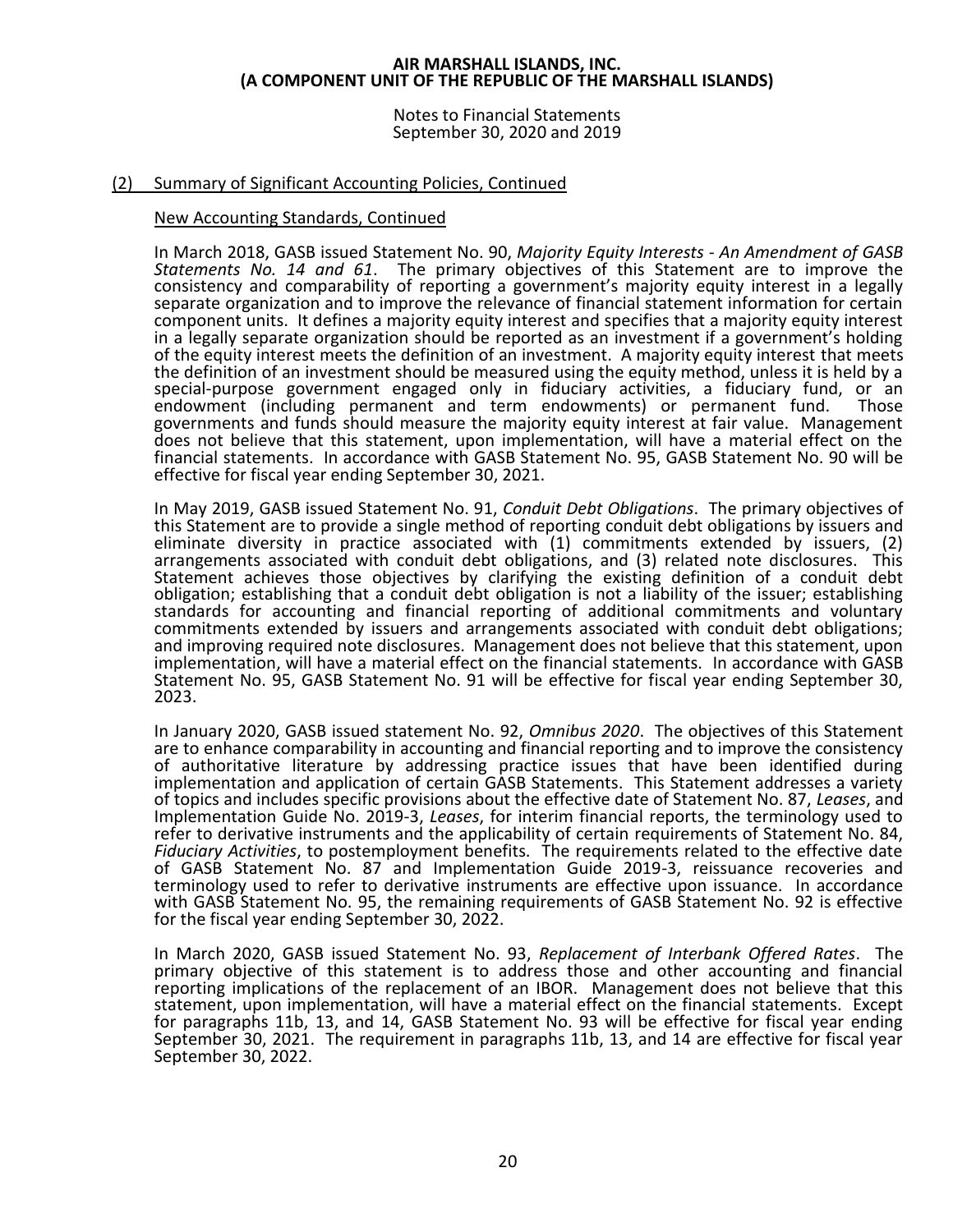Notes to Financial Statements September 30, 2020 and 2019

# (2) Summary of Significant Accounting Policies, Continued

# New Accounting Standards, Continued

In March 2020, GASB issued Statement No. 94, *Public-Private and Public-Public Partnerships and Availability Payment Arrangements*. The primary objective of this statement is to improve financial reporting by addressing issues related to public-private and public-public partnership arrangements. This statement also provides guidance for accounting and financial reporting for availability payment arrangements. Management does not believe that this statement, upon implementation, will have a material effect on the financial statements. GASB Statement No. 94 will be effective for fiscal year ending September 30, 2023.

In May 2020, GASB issued Statement No. 96, *Subscription-Based Information Technology Arrangements*. This Statement provides guidance on the accounting and financial reporting for subscription-based information technology arrangements (SBITAs) for government end users (governments). This Statement (1) defines a SBITA; (2) establishes that a SBITA results in a rightto-use subscription asset - an intangible asset - and a corresponding subscription liability; (3) provides the capitalization criteria for outlays other than subscription payments, including implementation costs of a SBITA; and (4) requires note disclosures regarding a SBITA. Management does not believe that this statement, upon implementation, will have a material effect on the financial statements. GASB Statement No. 96 will be effective for fiscal year ending September 30, 2023.

In June 2020, GASB issued Statement No. 97, *Certain Component Unit Criteria, and Accounting and Financial Reporting for Internal Revenue Code Section 457 Deferred Compensation Plans - an amendment of GASB Statements No. 14 and No. 84, and a supersession of GASB Statement No. 32.* The primary objectives of this Statement are to (1) increase consistency and comparability related to the reporting of fiduciary component units in circumstances in which a potential component unit does not have a governing board and the primary government performs the duties that a governing board typically would perform; (2) mitigate costs associated with the reporting of certain defined contribution pension plans, defined contribution other postemployment benefit (OPEB) plans, and employee benefit plans other than pension plans or OPEB plans (other employee benefit plans) as fiduciary component units in fiduciary fund financial statements; and (3) enhance the relevance, consistency, and comparability of the accounting and financial reporting for Internal Revenue Code (IRC) Section 457 deferred compensation plans (Section 457 plans) that meet the definition of a pension plan and for benefits provided through those plans. GASB Statement No. 97 will be effective for fiscal year ending September 30, 2022.

# Estimates

The preparation of financial statements in accordance with GAAP requires management to make estimates and assumptions that affect the reported amounts of assets and deferred outflows of resources, liabilities and deferred inflows of resources, and disclosure of contingent assets and liabilities at the date of the financial statements and the reported amounts of revenues and expenses during the reporting period. Actual results could differ from those estimates.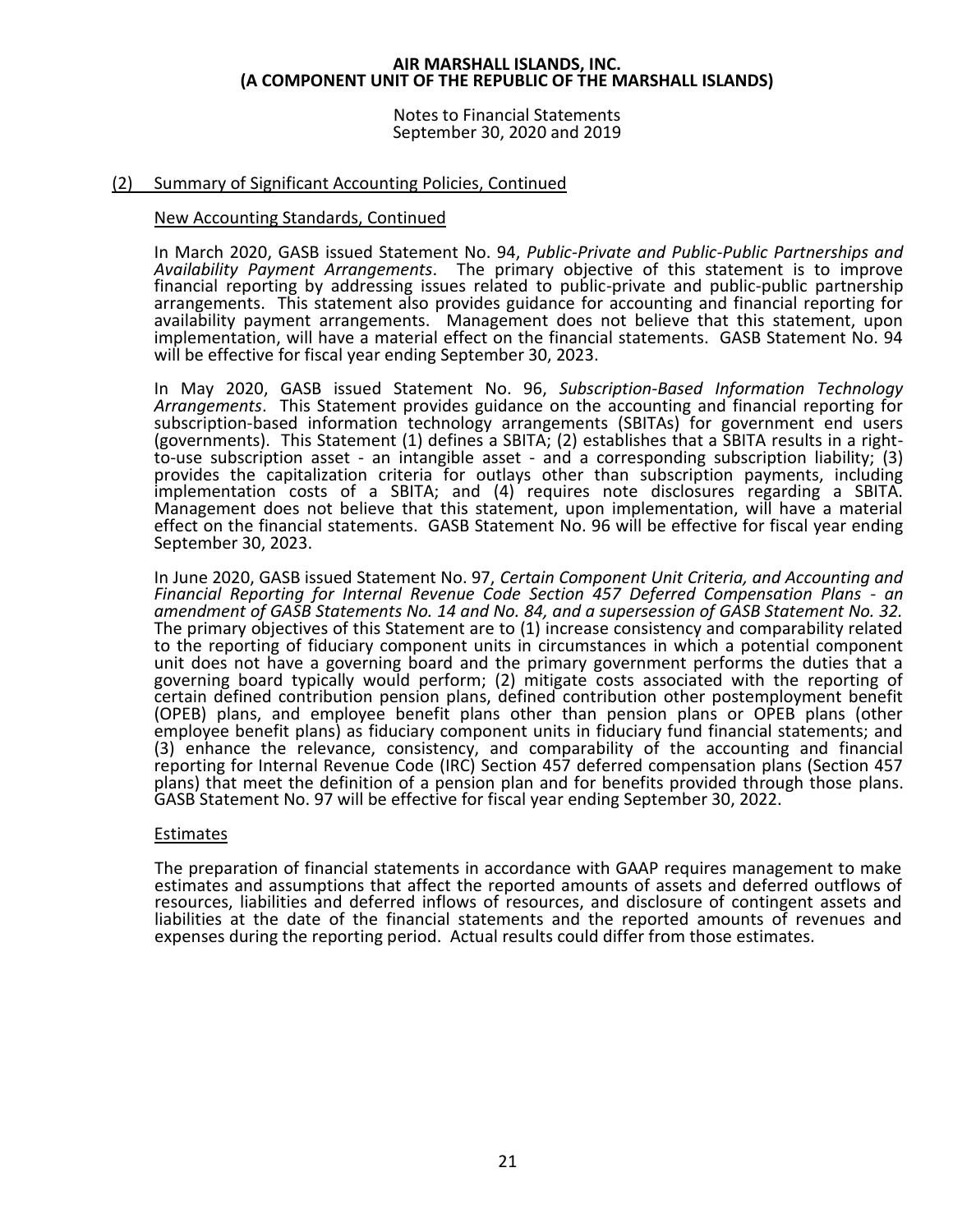#### Notes to Financial Statements September 30, 2020 and 2019

# (3) Property and Equipment

Capital asset activities for the years ended September 30, 2020 and 2019 were as follows:

|                                                   | October 1.<br>2019 | Additions        | Transfers | September 30,<br>2020 |
|---------------------------------------------------|--------------------|------------------|-----------|-----------------------|
| Aircraft and improvements                         | \$20,675,866       | \$<br>311,453    | \$        | \$20,987,319          |
| Rotable spare parts                               | 7,849,925          | 823,117          | (30, 238) | 8,642,804             |
| Plant and equipment                               | 902,441            | 380,502          |           | 1,282,943             |
| Office furniture and equipment                    | 807,872            | 29,737           |           | 837,609               |
| Motor vehicles                                    | 326,740            |                  |           | 326,740               |
| Computer software                                 | 79,998             |                  |           | 79,998                |
| <b>Building improvements</b>                      | 17,880             | 467              |           | 18,347                |
|                                                   | 30,660,722         | 1,545,276        | (30, 238) | 32,175,760            |
| Less accumulated depreciation<br>and amortization | (20, 576, 540)     | (1,833,194)      | 30,238    | (22, 379, 496)        |
|                                                   | \$10,084,182       | \$<br>(287, 918) | \$        | \$9,796,264           |
|                                                   | October 1,         |                  |           | September 30,         |
|                                                   | 2018               | Additions        | Transfers | 2019                  |
| Aircraft and improvements                         | \$17,812,512       | \$2,863,354      | \$        | \$20,675,866          |
| Rotable spare parts                               | 7,396,409          | 453,516          |           | 7,849,925             |
| Plant and equipment                               | 865,807            | 36,634           |           | 902,441               |
| Office furniture and equipment                    | 782,501            | 25,371           |           | 807,872               |
| Motor vehicles                                    | 321,568            | 62,849           | (57, 677) | 326,740               |
| Computer software                                 | 79,998             |                  |           | 79,998                |
| <b>Building improvements</b>                      | 17,880             |                  |           | 17,880                |
|                                                   | 27,276,675         | 3,441,724        | (57, 677) | 30,660,722            |
| Less accumulated depreciation                     |                    |                  |           |                       |
| and amortization                                  | (18,968,002)       | (1,666,215)      | 57,677    | (20, 576, 540)        |
|                                                   | 8,308,673<br>\$    | \$1,775,509      | \$.       | \$10,084,182          |

#### (4) Long-Term Debt

A schedule of AMI's long-term debt as of September 30, 2020 and 2019, is as follows:

|                                                                                                                                                                                                                                                                                  | 2020 | 2019      |
|----------------------------------------------------------------------------------------------------------------------------------------------------------------------------------------------------------------------------------------------------------------------------------|------|-----------|
| Note payable to RMI Ports Authority (RMIPA), due on March 30,<br>2013, interest at 8% per annum, payable in monthly installments<br>of \$11,560, including interest. This note is uncollateralized.                                                                              |      | \$29,424  |
| Note payable to Marshall Islands Development Bank (MIDB), due<br>on May 30, 2018, interest at 6.5% per annum, payable in monthly<br>installments of \$51,100, including interest. The loan is<br>collateralized by the Dash 8 aircraft and a letter of guarantee<br>from RepMar. |      | 300,792   |
|                                                                                                                                                                                                                                                                                  |      |           |
|                                                                                                                                                                                                                                                                                  |      | \$330,216 |

At September 30, 2019, the total principal balance of AMI's long-term debt is classified as current liabilities within the accompanying financial statements as AMI is in default of its loan payments due to RMIPA and MIDB. During the year ended September 30, 2020, AMI recognized \$273,515 in forgiveness of debt associated with the MIDB loan and paid in full both the RMIPA and MIDB loans.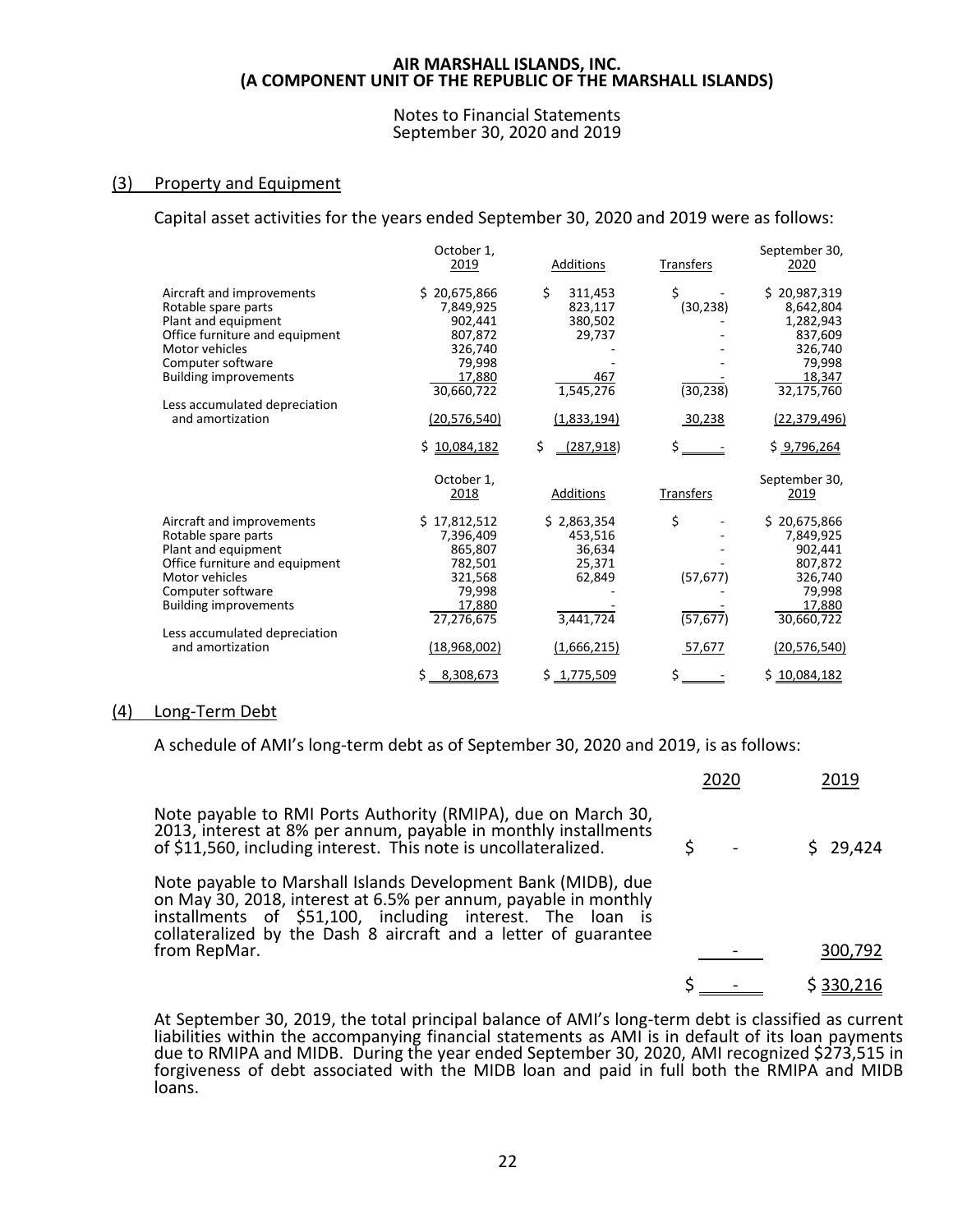Notes to Financial Statements September 30, 2020 and 2019

# (4) Long-Term Debt, Continued

A summary of changes in long-term debt for the years ended September 30, 2020 and 2019, were as follows:

|                                |                                      |           | 2020             |                                         |                        |
|--------------------------------|--------------------------------------|-----------|------------------|-----------------------------------------|------------------------|
|                                | <b>Balance</b><br>October 1,<br>2019 | Additions | Reductions       | <b>Balance</b><br>September<br>30, 2020 | Due Within<br>One Year |
| Notes payable:<br><b>RMIPA</b> | \$29,424                             | \$        | (29, 424)<br>\$. | \$                                      | \$                     |
| <b>MIDB</b>                    | 300,792                              |           | (300, 792)       |                                         |                        |
|                                | \$330,216                            | \$        | \$ (330, 216)    | \$                                      |                        |
|                                |                                      |           | 2019             |                                         |                        |
|                                | <b>Balance</b>                       |           |                  | <b>Balance</b>                          |                        |
|                                | October 1,                           |           |                  | September                               | Due Within             |
|                                | 2018                                 | Additions | Reductions       | 30, 2019                                | One Year               |
| Notes payable:                 |                                      |           |                  |                                         |                        |
| <b>RMIPA</b>                   | \$143,545                            | \$        | \$ (114, 121)    | \$29,424                                | Ś.<br>29,424           |
| <b>MIDB</b>                    | 400,371                              |           | (99, 579)        | 300,792                                 | 300,792                |
|                                | \$543,916                            | \$        | \$ (213,700)     | \$330,216                               | \$330,216              |

# (5) Risk Management

AMI is exposed to various risks of loss related to torts; theft of, damage to, and destruction of assets; errors and omissions; injuries to employees; and natural disasters. AMI has elected to purchase commercial insurance from independent third parties for the risks of loss to which it is exposed. Settled claims from these risks have not exceeded commercial insurance coverage for the past three years.

#### (6) Related Party Transactions

AMI is a component unit of RepMar and is therefore affiliated with all RepMar-owned and affiliated entities, including the Marshall Islands Development Bank (MIDB) and the RMI Ports Authority (RMIPA). AMI's airline service is provided to RepMar and all RepMar-owned and affiliated entities. Services are extended to these entities at the same terms and conditions provided to third parties.

AMI utilizes services from certain affiliated entities at substantially the same terms and conditions as those incurred from third parties.

During the years ended September 30, 2020 and 2019, AMI received cash operating subsidies from RepMar of \$843,200 and \$942,400, respectively.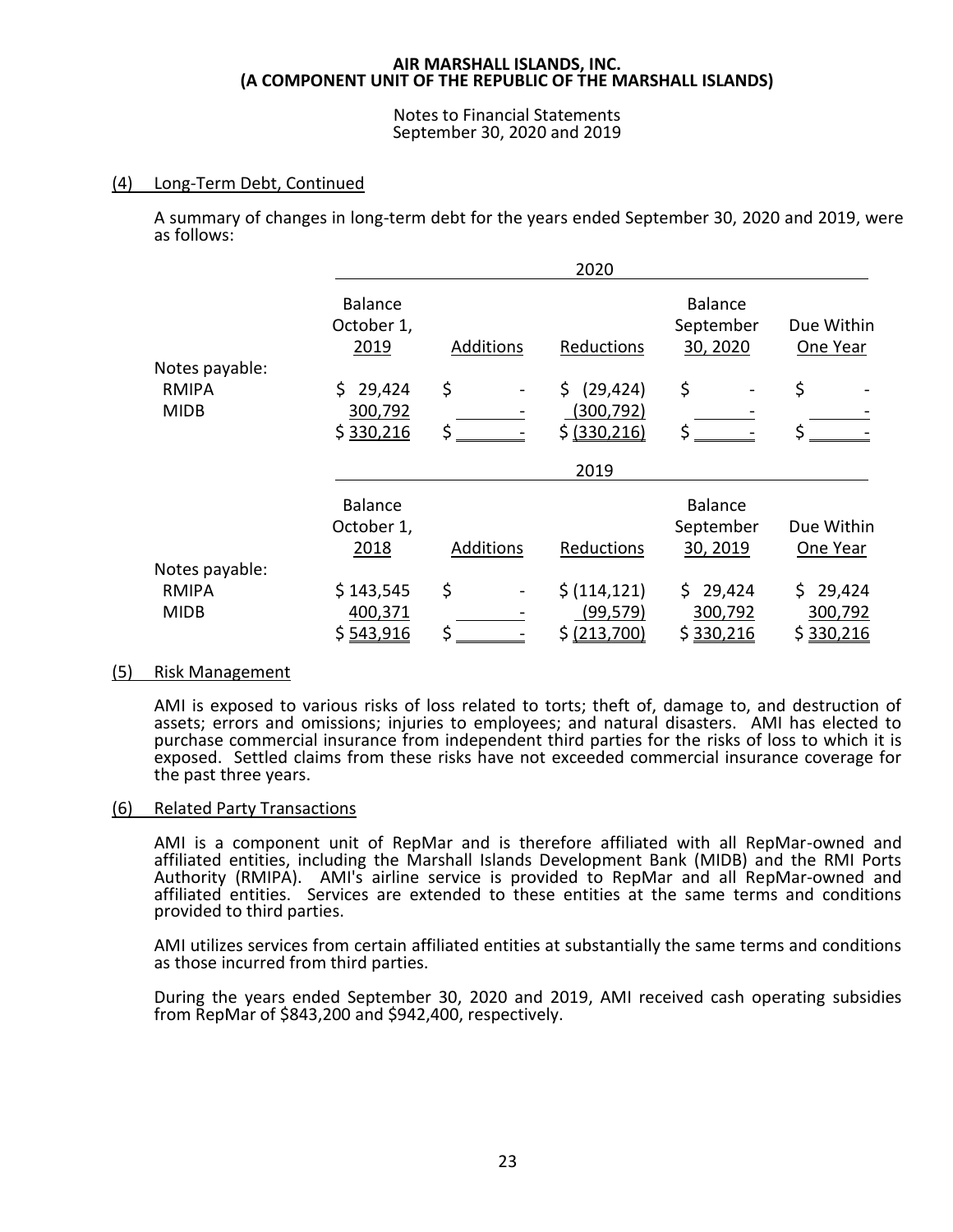# Notes to Financial Statements September 30, 2020 and 2019

# (6) Related Party Transactions, Continued

A summary of related party transactions as and for the years ended September 30, 2020 and 2019, is as follows:

|                                                                                | 2020                   |                           |                       |                           |  |  |
|--------------------------------------------------------------------------------|------------------------|---------------------------|-----------------------|---------------------------|--|--|
|                                                                                | Receivables            | Revenues                  | Payables              | Expenses                  |  |  |
| RepMar<br><b>RMIPA</b><br><b>Marshall Islands National</b>                     | \$269,509              | \$1,509,812<br>122        | 20,049<br>680,486     | 55,527<br>50,329          |  |  |
| <b>Telecommunications Authority</b><br>Marshalls Energy Company, Inc.<br>Other | 1,615<br>507<br>25,070 | 11,287<br>4,740<br>57,797 | 3,774<br>3,052<br>756 | 50,622<br>33,976<br>2,817 |  |  |
| Less allowance for doubtful receivables                                        | 296,701<br>(49, 157)   | \$1,583,758               | \$708,117             | <u>\$193,271</u>          |  |  |

 $$ 247,544$ 

|                                                                                | 2019                 |                          |  |                       |    |                           |
|--------------------------------------------------------------------------------|----------------------|--------------------------|--|-----------------------|----|---------------------------|
|                                                                                | Receivables          | Revenues                 |  | Payables              |    | Expenses                  |
| RepMar<br><b>RMIPA</b><br><b>Marshall Islands National</b>                     | \$158,410            | \$1,044,422<br>130       |  | 20,250<br>634,591     | \$ | 49,431<br>57,833          |
| <b>Telecommunications Authority</b><br>Marshalls Energy Company, Inc.<br>Other | 26,261               | 4,470<br>1,844<br>18,298 |  | 6,933<br>4,167<br>978 |    | 42,247<br>34,132<br>2,198 |
| Less allowance for doubtful receivables                                        | 184,671<br>(50, 890) | \$1,069,164              |  | \$666,919             |    | \$185,841                 |

\$ 133,781

A summary of advances from RepMar as of September 30, 2020 and 2019, is as follows:

|                                                                                                                                                                                                    | 2020               | 2019        |
|----------------------------------------------------------------------------------------------------------------------------------------------------------------------------------------------------|--------------------|-------------|
| Advances in accordance with Cabinet Minute C.M. 150<br>(2002), no interest and due in May 2008.                                                                                                    | \$2,000,000        | \$2,000,000 |
| Transfer of note payable to a bank for payable to an<br>affiliate as a result of the bank seizing TCD collateral<br>belonging to MIDB, terms and interest rate are<br>currently under negotiation. | 988,574            | 988,574     |
| Funding assistance in accordance with Cabinet Minute<br>C.M. 118 (2007), no interest, on a reimbursable basis.                                                                                     | 128,316            | 128,316     |
|                                                                                                                                                                                                    | <u>\$3,116,890</u> | \$3,116,890 |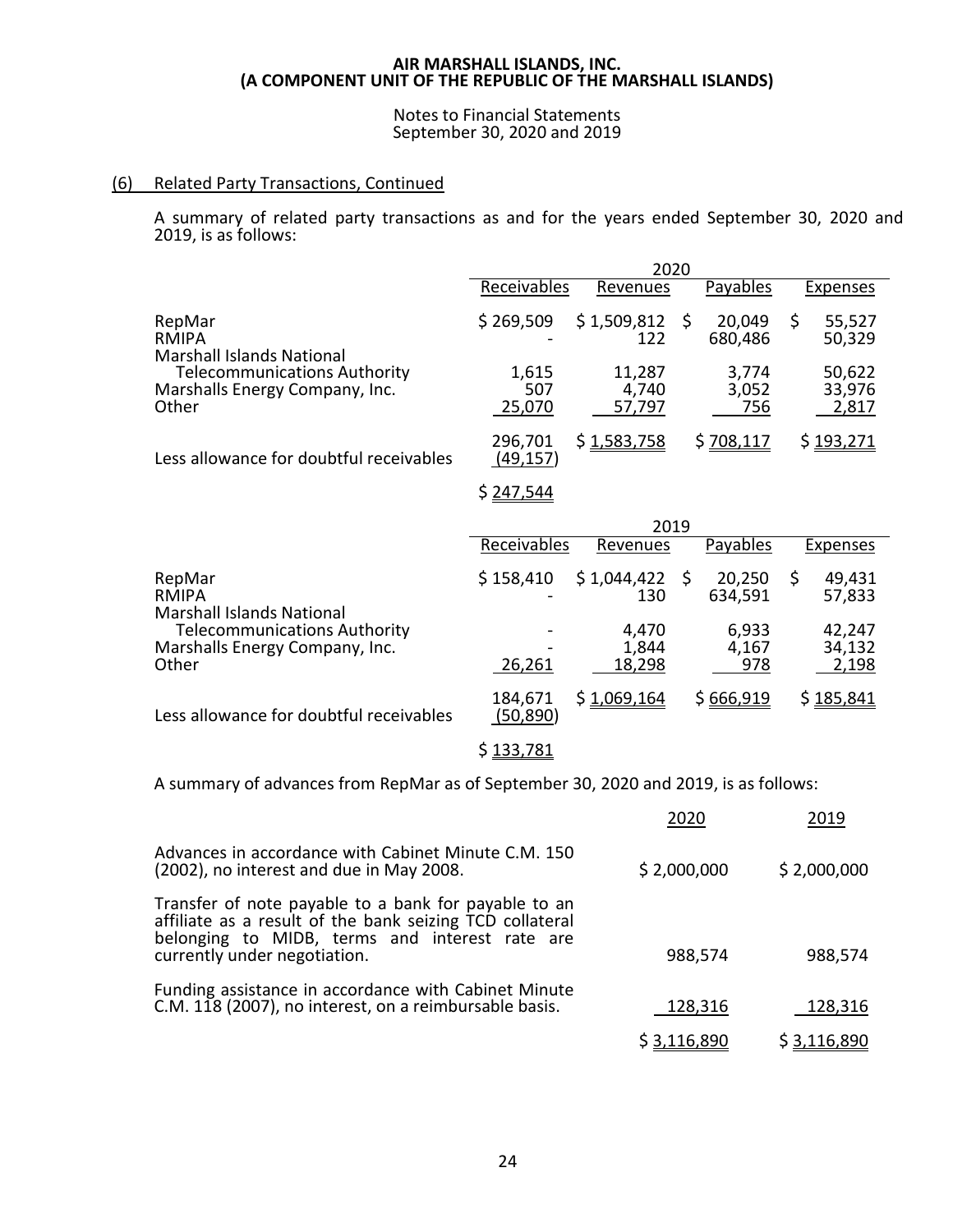Notes to Financial Statements September 30, 2020 and 2019

# (6) Related Party Transactions, Continued

AMI does not expect that RepMar will pursue collection of the above advances prior to September 30, 2021. Accordingly, such have been presented as long-term liabilities within the accompanying financial statements.

At September 30, 2020 and 2019, AMI is liable for \$560,162 and \$568,236, respectively, of payroll taxes, excluding related penalties and interest. Management plans to enter into an agreement with RepMar to reconcile reciprocal accounts receivable and liability balances, and offset such balances in lieu of cash payments.

#### (7) Commitments and Contingencies

#### Commitments

On May 15, 2000, AMI cancelled a purchase agreement to acquire two Dornier 328 aircraft at a total cost of \$28,045,780. AMI made pre-delivery payments totaling \$2,100,000. In October 2000, AMI sued the aircraft manufacturer for repayment of the pre-delivery payments and for other claims. On August 17, 2001, a court awarded damages in favor of AMI in the amount of \$4,065,000, plus pre-judgment interest in the amount of \$115,411. On April 2, 2002, the aircraft manufacturer filed for bankruptcy protection. The ultimate outcome of collection of this judgment is uncertain. As of September 30, 2020 and 2019, AMI has not been repaid the predelivery payments and has recorded a provision for uncollectible advances of \$2,100,000.

#### Going Concern

During the years ended September 30, 2020 and 2019, AMI incurred losses from operations of \$504,587 and \$716,463, respectively. For the years ended September 30, 2020 and 2019, AMI received cash operating subsidies of \$843,200 and \$942,400, respectively, from the Nitijela of RepMar. Although RepMar has provided funding in the past, AMI does not have a formal agreement with RepMar to provide future funding. Management of AMI believes that the continuation of AMI's operations is dependent upon the future financial support of RepMar and/or significant improvements in operations, to be achieved through significant reductions in operating expenses.

#### Contingencies

Management does not believe that AMI is liable for certain billings approximating \$160,000 for attorney fees for services which were not authorized by AMI's Board of Directors. The billings are not recorded by AMI and the ultimate resolution of this matter is uncertain.

At September 30, 2020, AMI has an outstanding liability to RMIPA of \$680,486, which is under dispute and is anticipated by management to be settled in favor of AMI. At September 30, 2020, the financial statements do not include any adjustments that might result from the outcome of this uncertainty. Management is currently negotiating the settlement of the charges with RMIPA.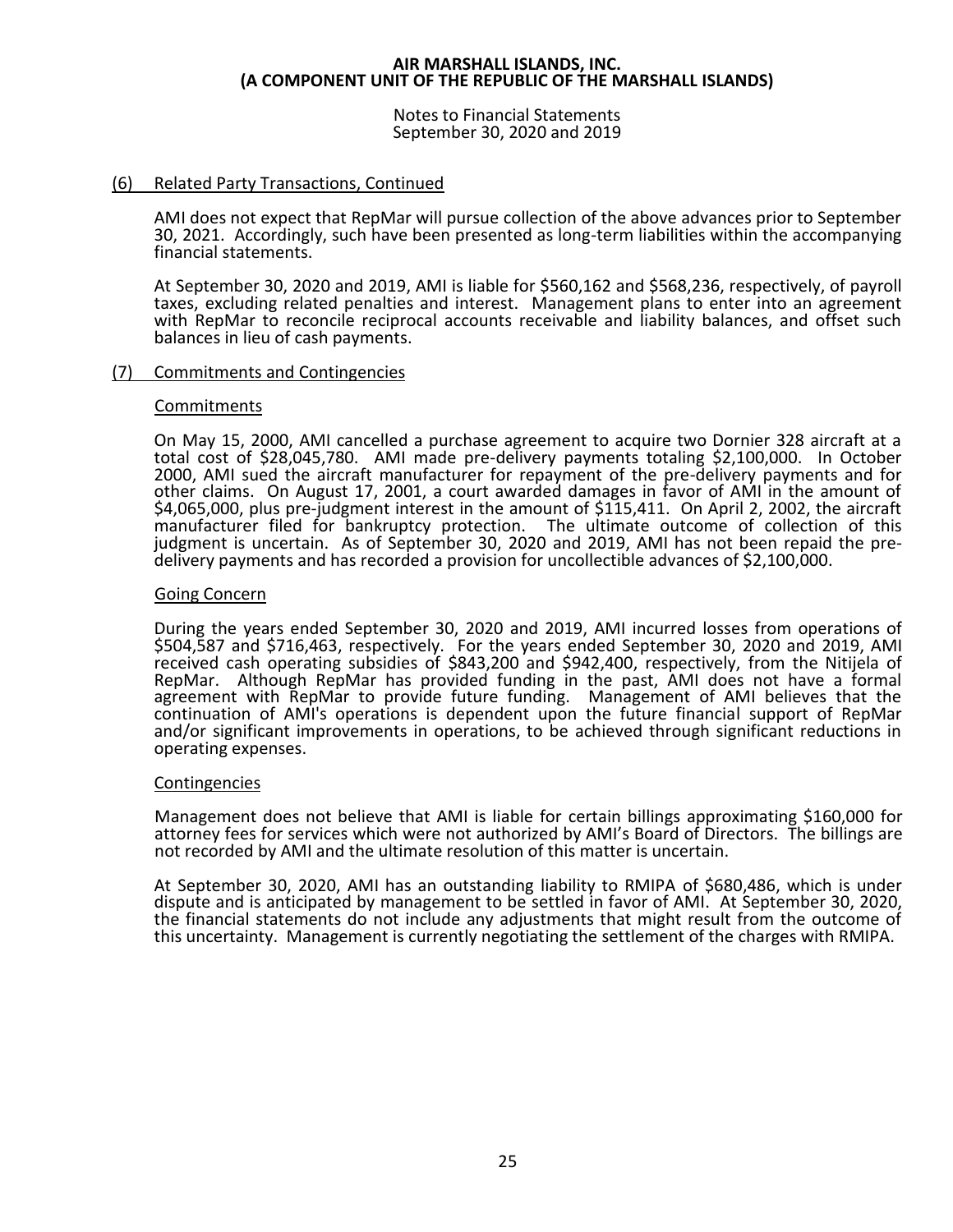Notes to Financial Statements September 30, 2020 and 2019

# (8) COVID-19 Pandemic

On March 11, 2020, the World Health Organization declared the novel strain of coronavirus (COVID-19) a global pandemic and recommended the containment and mitigation measures worldwide. On October 28, 2020, one confirmed case was identified in the Marshall Islands that was subsequently isolated and contained. On November 17, 2020, an additional three cases were identified and which were isolated and contained. As of September 10, 2021, no community transmission has been identified. AMI has determined that should community transmission occur within the Marshall Islands, it may negatively impact AMI's business, results of operations, and financial position and AMI may become dependent upon the financial support of RepMar. However, the effect of the pandemic on RepMar is also uncertain and future available funding to component units may be limited. Therefore, while AMI expects this matter to potentially have a negative impact on its business, results of operations, and financial position, the related financial impact cannot be reasonably estimated at this time.

#### (9) Restatement

Subsequent to the issuance of AMI's 2019 financial statements, AMI's management elected to change its method of accounting for aircraft maintenance and rotable repairs. As a result of this election, the cumulative effect of accounting change resulted in a \$146,865 reduction in beginning 2019 net position and a restatement of capital assets and related depreciation and maintenance expense from the amounts previously reported as follows:

|                                                                                                                                                                           | As Previously<br>Reported                  | Adjustment                         | As Restated                                |
|---------------------------------------------------------------------------------------------------------------------------------------------------------------------------|--------------------------------------------|------------------------------------|--------------------------------------------|
| At September 30, 2019:<br>Noncurrent assets:<br>Capital assets, net                                                                                                       | \$10,272,984                               | $$-(188,802)$                      | \$10,084,182                               |
| Net Position:<br>Net investment in capital assets                                                                                                                         | \$9,972,192                                | \$ (188, 802)                      | \$9,783,390                                |
| Total net position                                                                                                                                                        | \$6,822,195                                | \$ (188, 802)                      | \$6,633,393                                |
| Year ended September 30, 2019:<br>Operating expenses:<br>Depreciation and amortization<br>Maintenance<br><b>Operating loss</b><br>Change in net position<br>Net position: | 1,697,861<br>826,763<br>674,526<br>247,860 | 31,647<br>73,584<br>41.93<br>41,93 | 1,666,214<br>900,347<br>716,463<br>205,923 |
| Beginning of year<br>End of year                                                                                                                                          | 6,574,335                                  | (146,865)<br>188,802               | <u>6,427,4</u> 70<br>6,633,393             |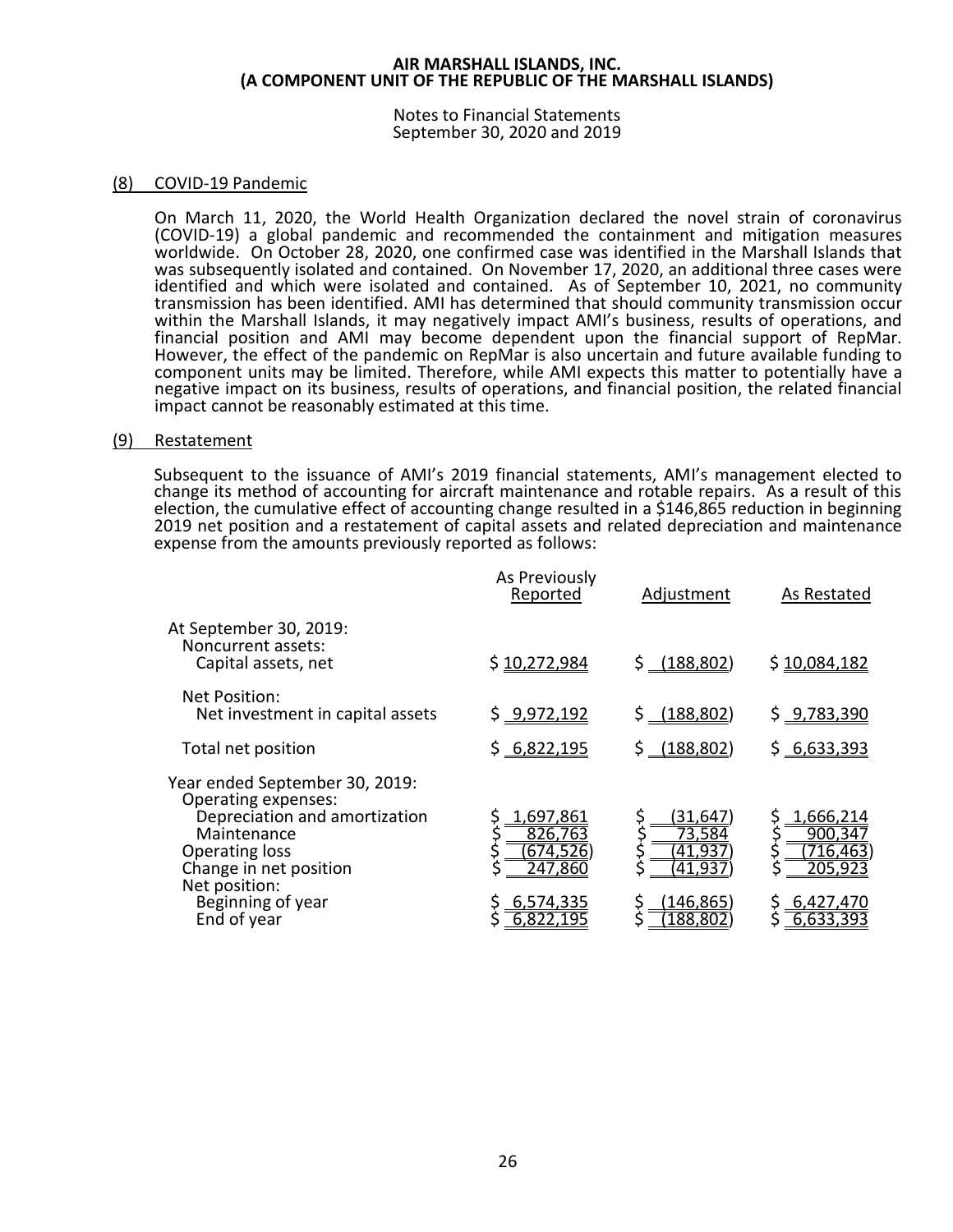# **Deloitte.**

Deloitte & Touche LLP 361 South Marine Corps Drive Tamuning, GU 96913 USA

Tel: +1 (671) 646-3884 Fax: +1 (671) 649-4265

www.deloitte.com

#### **INDEPENDENT AUDITORS' REPORT ON INTERNAL CONTROL OVER FINANCIAL REPORTING AND ON COMPLIANCE AND OTHER MATTERS BASED ON AN AUDIT OF FINANCIAL STATEMENTS PERFORMED IN ACCORDANCE WITH** *GOVERNMENT AUDITING STANDARDS*

Chairman Board of Directors Air Marshall Islands, Inc.:

We have audited, in accordance with the auditing standards generally accepted in the United States of America and the standards applicable to financial audits contained in *Government Auditing Standards* issued by the Comptroller General of the United States, the financial statements of Air Marshall Islands, Inc. (AMI), which comprise the statement of net position as of September 30, 2020, and the statements of revenues, expenses and changes in net position and of cash flows for the year then ended, and the related notes to the financial statements, and have issued our report thereon dated September 10, 2021.

# **Internal Control Over Financial Reporting**

In planning and performing our audit of the financial statements, we considered AMI's internal control over financial reporting (internal control) as a basis for designing audit procedures that are appropriate in the circumstances for the purpose of expressing our opinion on the financial statements, but not for the purpose of expressing an opinion on the effectiveness of AMI's internal control. Accordingly, we do not express an opinion on the effectiveness of AMI's internal control.

A *deficiency in internal control* exists when the design or operation of a control does not allow management or employees, in the normal course of performing their assigned functions, to prevent, or detect and correct, misstatements on a timely basis. A *material weakness* is a deficiency, or a combination of deficiencies, in internal control, such that there is a reasonable possibility that a material misstatement of the entity's financial statements will not be prevented, or detected and corrected on a timely basis.

Our consideration of internal control was for the limited purpose described in the first paragraph of this section and was not designed to identify all deficiencies in internal control that might be material weaknesses or significant deficiencies. Given these limitations, during our audit we did not identify any deficiencies in internal control that we consider to be material weaknesses. However, material weaknesses may exist that have not been identified.

#### **Compliance and Other Matters**

As part of obtaining reasonable assurance about whether AMI's financial statements are free from material misstatement, we performed tests of its compliance with certain provisions of laws, regulations, contracts, and grant agreements, noncompliance with which could have a direct and material effect on the financial statements. However, providing an opinion on compliance with those provisions was not an objective of our audit, and accordingly, we do not express such an opinion. The results of our tests disclosed instances of noncompliance or other matters that are required to be reported under *Government Auditing Standards* and which are described in the accompanying Schedule of Findings and Responses as item 2020-001.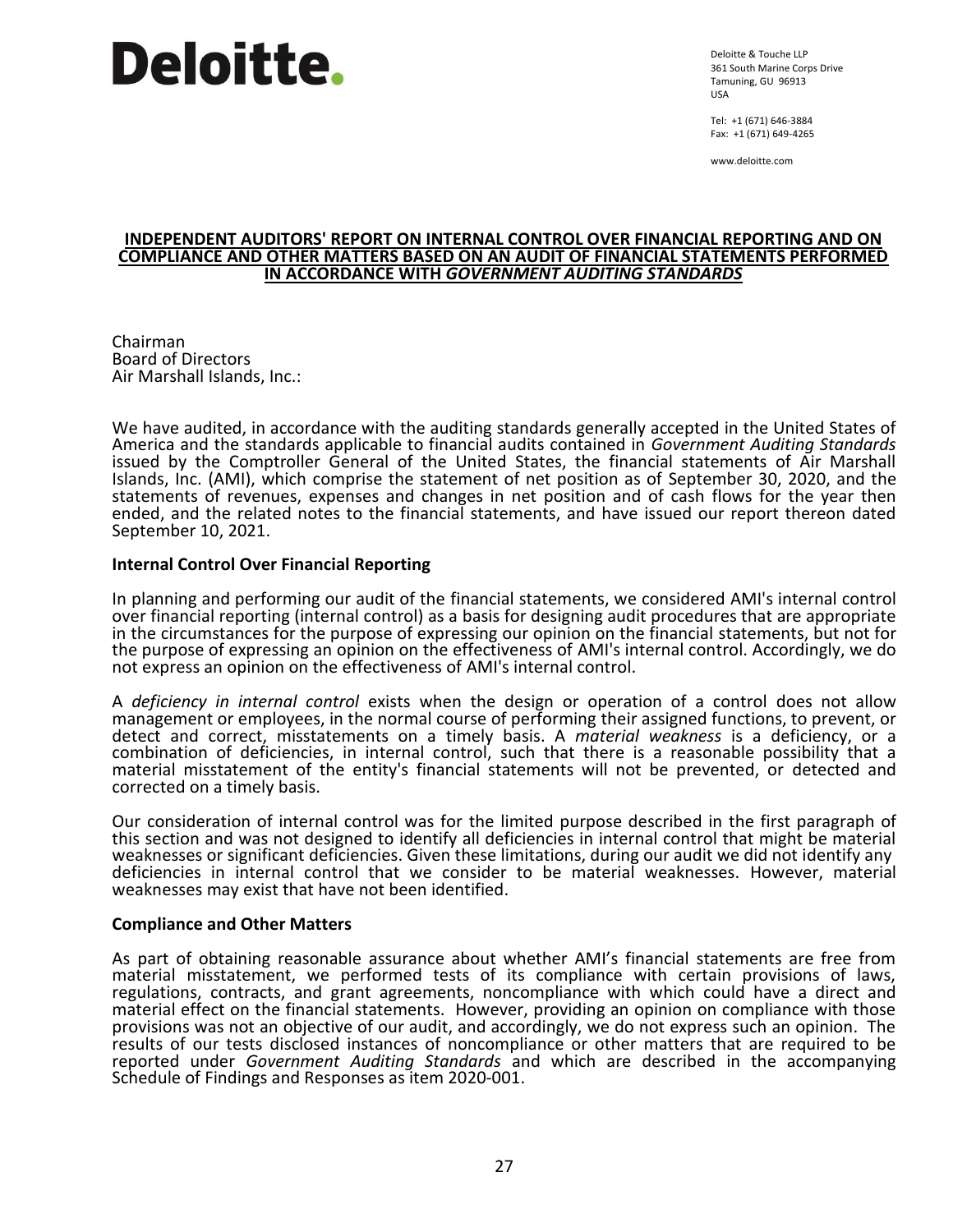# Deloitte.

# **AMI's Responses to Findings**

AMI's responses to the findings identified in our audit are described in the accompanying Schedule of Findings and Responses. AMI's responses were not subjected to the auditing procedures applied in the audit of the financial statements and, accordingly, we express no opinion on them.

# **Purpose of this Report**

The purpose of this report is solely to describe the scope of our testing of internal control and compliance and the result of that testing, and not to provide an opinion on the effectiveness of the AMI's internal control or on compliance. This report is an integral part of an audit performed in accordance with *Government Auditing Standards* in considering the AMI's internal control and compliance. Accordingly, this communication is not suitable for any other purpose.

September 10, 2021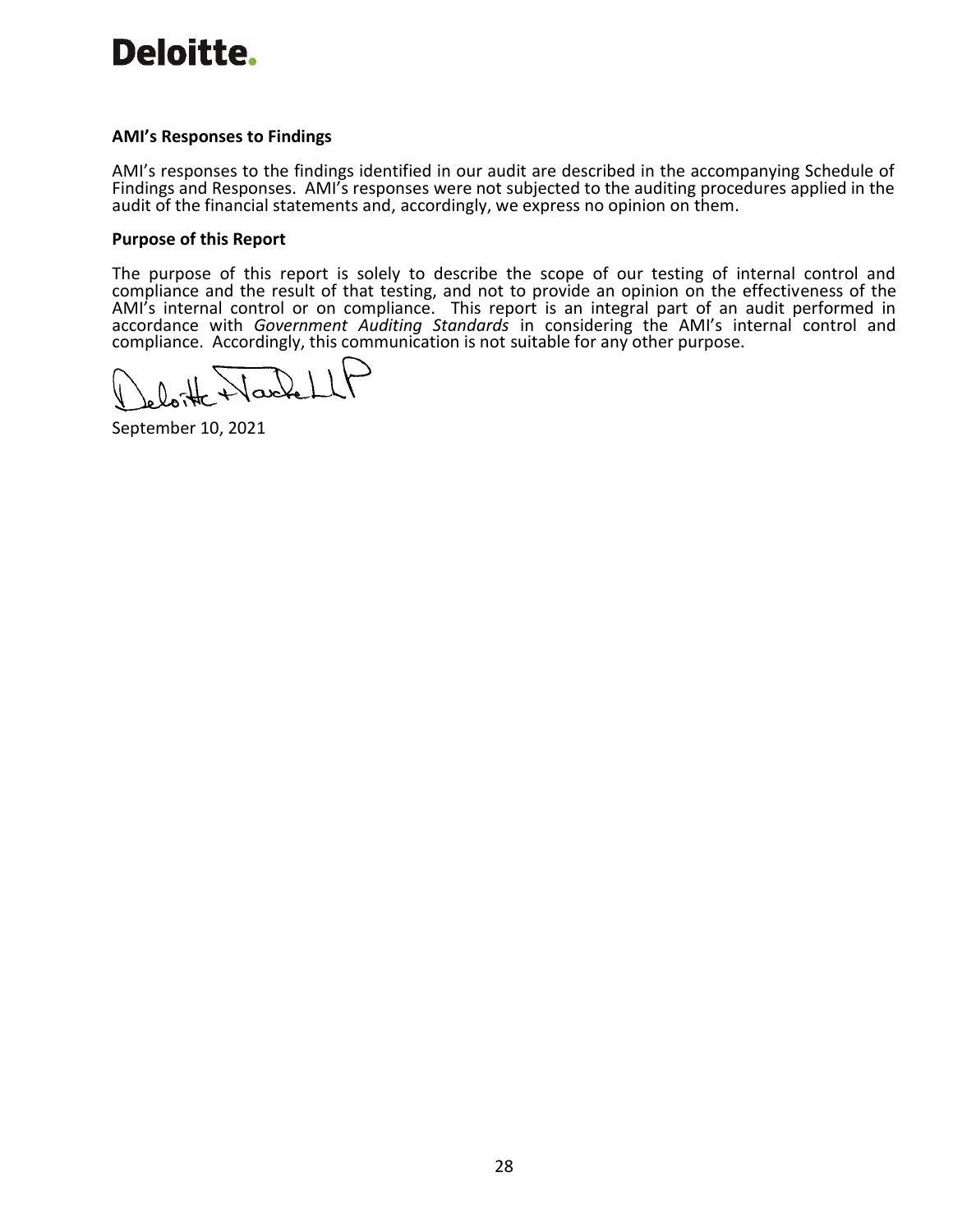Schedule of Findings and Responses Year Ended September 30, 2020

# Finding No. 2020-001

#### Local Noncompliance

Criteria: 48 MIRC Chapter 1, Income Tax Act of 1989, Section 105, states that the employer shall once every four (4) weeks or thirteen times per year, pay taxes withheld under Section 104 under Chapter 1. The employer shall, along with the taxes, within two (2) weeks following the preceding four (4) week period make a full, true and correct return showing all wages and salaries paid by the employer to the employees during the preceding four (4) week period and showing the tax due and withheld thereon as provided in Section 104 of the Chapter.

Condition: Income taxes withheld in the amount of \$560,162 at September 30, 2020, including amounts relating to prior year pay periods (PPE 1/20/09 through 9/30/15), have yet to be remitted; however, current year income taxes withheld were remitted in accordance with the above criteria.

Cause: The cause of the above condition is the lack of policies and procedures to monitor timely payment of withheld income taxes.

Effect: The effect of the above condition is noncompliance with RepMar Income Tax Act of 1989, as amended.

Recommendation: We recommend that management establish policies and procedures to comply with the RepMar Income Tax Act of 1989, as amended.

Prior Year Status: Recommendation concerning management establish policies and procedures to comply with the RepMar Income Tax Act of 1989, as amended, was reported as a finding in the audits of AMI for fiscal years 2014 through 2019.

Auditee Response and Corrective Action Plan: Management agrees with the finding and recommendation; however, the non-compliance was not due to a lack of policies and procedures but is a result of cash flow issues during the respective periods highlighted. The corrective action plan is to work closely with the Division of Revenue and Taxation on a mutual agreement and ensure that AMI files the withholding taxes as per RepMar Income Tax Act of 1989, the payroll supervisor has been reiterated on the requirements.